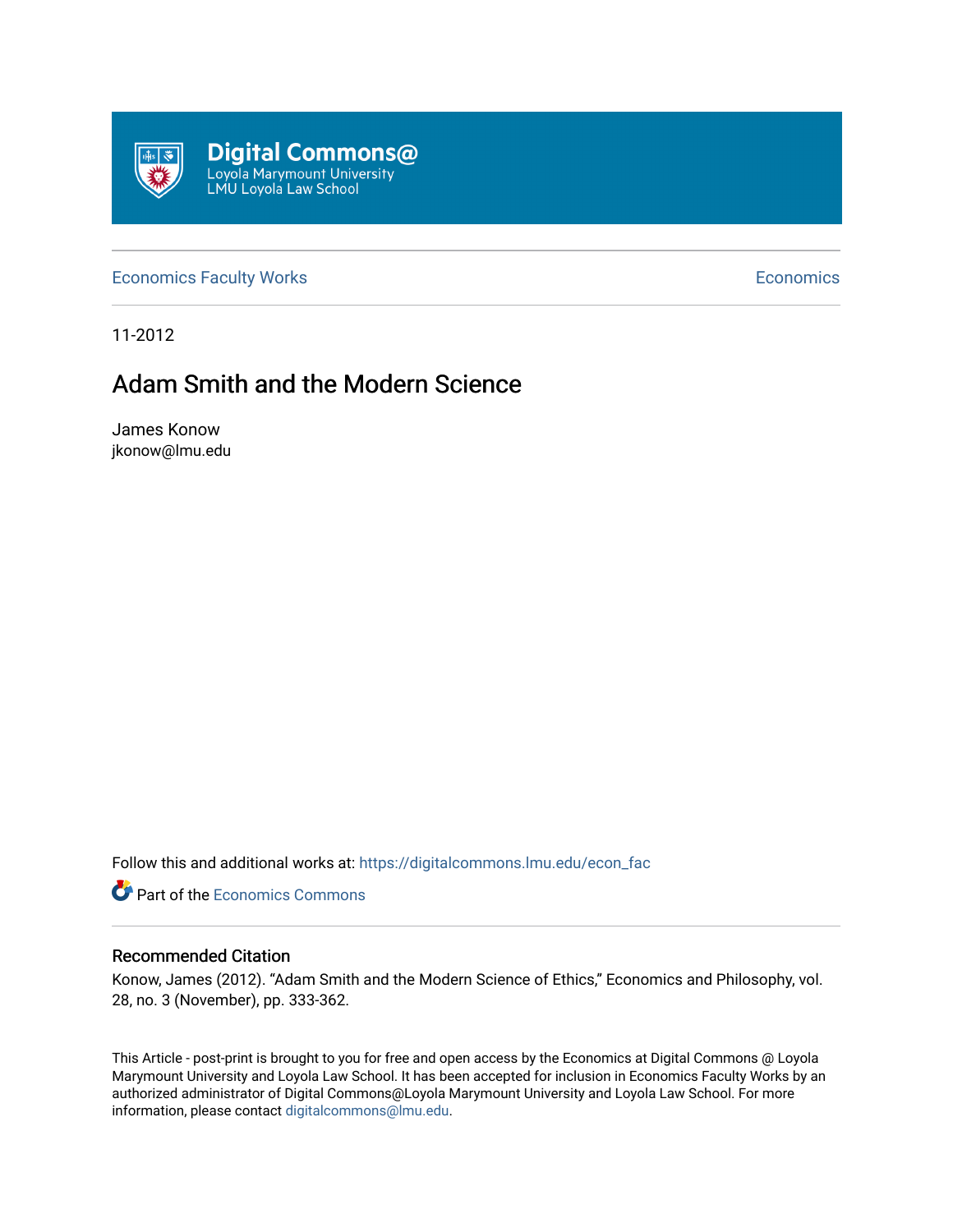## ADAM SMITH AND THE MODERN SCIENCE OF ETHICS

## **JAMES KONOW**

*Loyola Marymount University, USA jkonow@lmu.edu*

Third party decision-makers, or *spectators*, have emerged as a useful empirical tool in modern social science research on moral motivation. Spectators of a sort also serve a central role in Adam Smith's moral theory. This paper compares these two types of spectatorship with respect to their goals, methodologies, visions of human nature, and emphasis on moral rules. I find important similarities and differences and conclude that this comparison suggests significant opportunities for philosophical ethics to inform empirical research and vice versa.

This paper is one product of the 2009 conference celebrating the  $250<sup>th</sup>$  anniversary of the publication of *The Theory of Moral Sentiments* at the *Centre for the Study of Mind in Nature* in Oslo. I wish to thank two referees and the Editor of this journal, Christian List, for very helpful and constructive comments. I also wish to acknowledge very useful feedback on earlier versions from Martin Binder, Matthew Braham, Maria Carrasco, Thomas Cushman, Sam Fleischacker, Christel Fricke, John O'Neill, Mozaffar Qizilbash, Jonathan Riley, Christian Schubert, Bob Sugden and Viktor Vanberg. Any shortcomings remain, of course, the sole property of the author.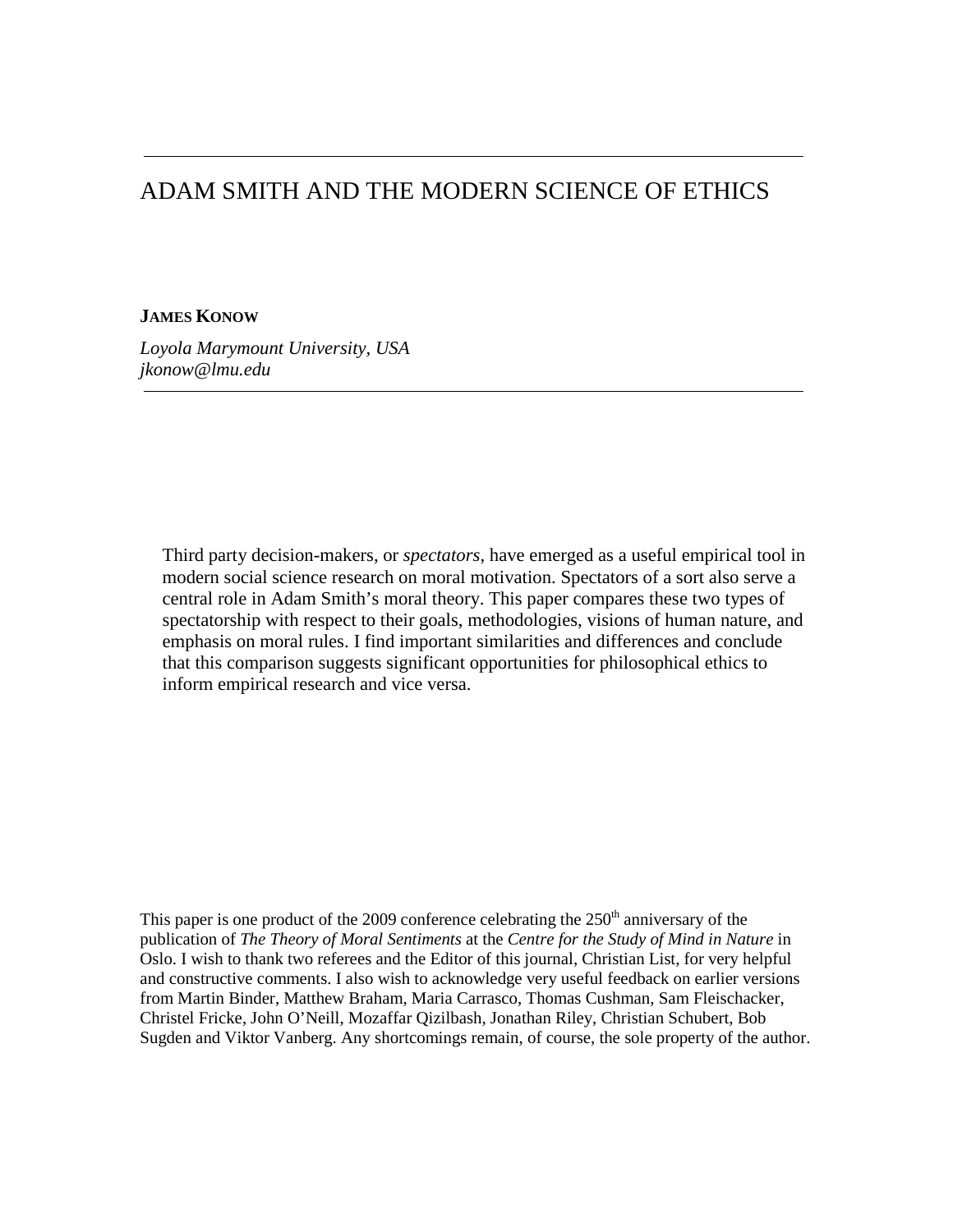The general maxims of morality are formed, like all other general maxims, from experience and induction. We observe in a great variety of particular cases what pleases or displeases our moral faculties, what these approve or disapprove of, and, by induction from this experience, we establish those general rules … In treating of the rules of morality, in this manner, consists the science which is properly called Ethics. – Adam Smith, *The Theory of Moral Sentiments*, VII.iii.2.6, VII.iv.6.

One of the most dramatic developments in economics over the past few decades has been the rapidly increasing willingness of economists to extend their models of human motivation beyond the traditional assumption of narrow self-interest and to incorporate moral and other social preferences. This has been prompted mostly by results from experiments, originally conducted to test predictions of the canonical model but subsequently also designed to inform new or modified theories. Most of this empirical work has involved *stakeholders*, or parties whose personal stakes are affected by their decisions. A fairly recent addition to the toolkit of these researchers, however, is the use of *spectators*, or third parties who make decisions affecting others but not themselves. Spectators of a kind were also at the center of the moral theory Adam Smith explicated more than 250 years ago in his *The Theory of Moral Sentiments*, or *TMS* (1759). Smith's characterization of ethics as a science and his placement of spectators at the center of that science differs radically from most mainstream moral philosophy, both in his time and ours. Nevertheless, despite centuries of relative neglect, his moral theory has recently experienced a renaissance with a flurry of high quality scholarship across many disciplines.<sup>[1](#page-2-0)</sup>

This paper undertakes a comparative analysis of these two concepts of spectatorship stimulated by possibilities for enriching both economic and philosophical research into ethics. Although the two approaches will be fleshed out in greater detail in the paper, brief and simple descriptions at this point should help motivate and clarify the purpose here. Smith's so-called *impartial spectator* is not a literal third party, indeed not a real person at all, but rather what real people, or *agents*, imagine to be the moral judgments of an impartial and well-informed third party. According to Smith, the repeated social interactions of agents, including as real spectators, produce this internalized moral guide.

The empirical spectator studies on which I will focus, on the other hand, involve real people, specifically, ones who reveal the moral judgments of their own presumed impartial spectators concerning matters affecting others. I call these *quasi-spectators*, since their

<span id="page-2-0"></span> $<sup>1</sup>$  Among the many recent works that include treatments of Smith's moral theory, see, for example, Ashraf, Camerer,</sup> and Loewenstein (2005), Brown (1994, 2009), Cockfield, Firth and Laurent (2007), Fricke and Schütt (2005), Göçmen (2007), Griswold (1999), Haakonsson (2006), Hanley (2008), Parrish (2007), Raphael (2007), Rasmussen (2006), Sen (2009), Verburg (2000), and Witzum (1997).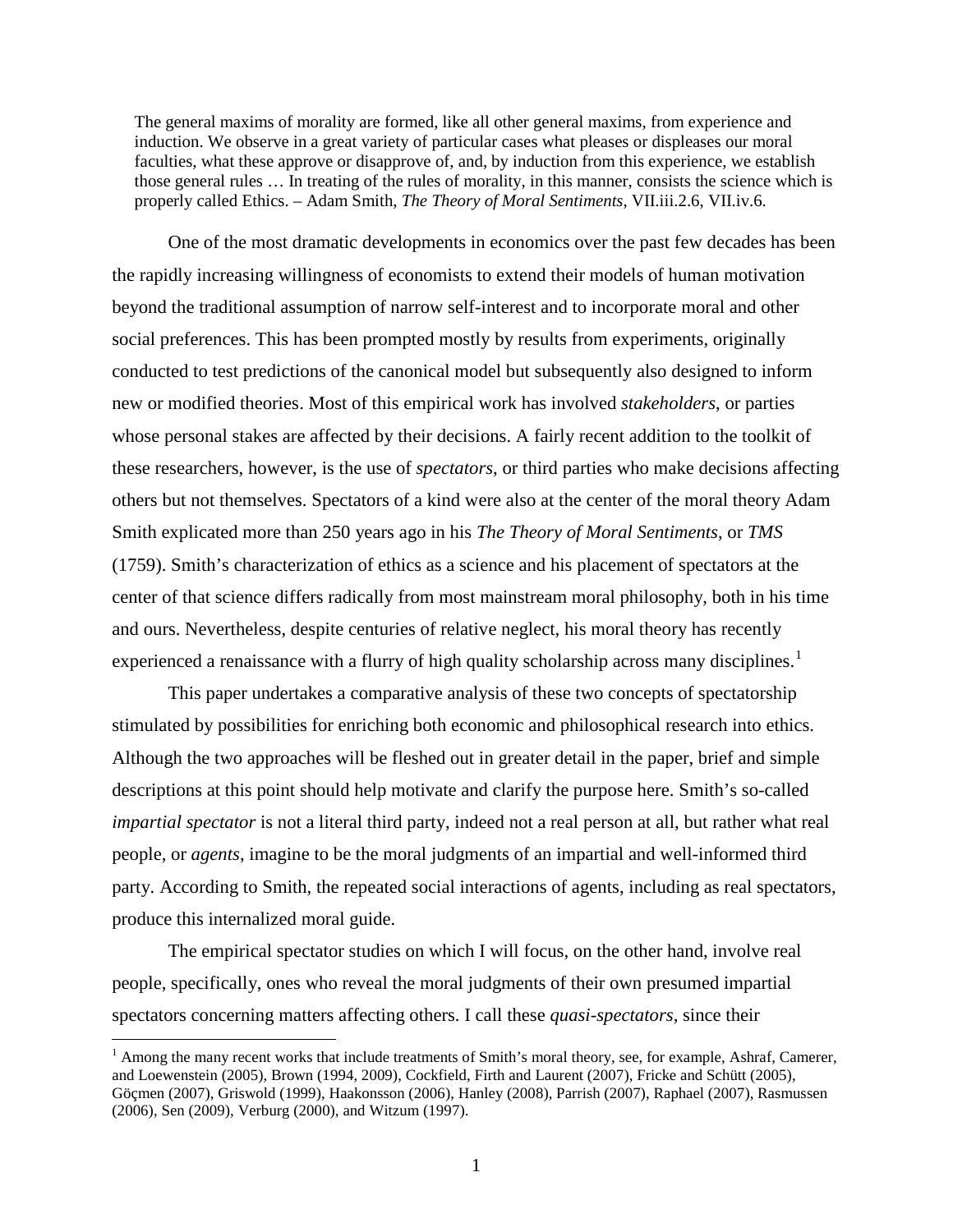judgments typically only approximate those of the ideal impartial spectator. Their views might be elicited in a variety of ways, but the clearest examples involve treatments in which third parties make decisions affecting the material allocations of other subjects but not of themselves, e.g., Charness and Rabin (2002), Coffman (forthcoming), Engelmann and Strobel (2004) and Konow (2000). Of interest here are also hybrid quasi-spectator/stakeholder experiments in which third parties incur a fixed cost to influence the earnings of others, e.g., Charness, Cobo-Reyes and Jiménez (2008), Fehr and Fischbacher (2004b) and Kahneman, Knetsch and Thaler (1986). Finally, there are studies that encourage participants to reveal their moral views about real or hypothetical situations, but their views do not materially impact themselves or others. These include many survey studies in the social sciences, especially moral psychology, empirical social choice, and in the emerging field of experimental philosophy. These do not, however, include results from the majority of survey studies (e.g., most public opinion research), which do not explicitly address moral questions or consciously promote impartial reasoning. One concern with surveys is that respondents might be insufficiently incentivized to provide thoughtful judgments given the lack of material consequences. Thus, the discussion here of such studies focuses on some recent investigations that purposely target spectator views and provide evidence strongly suggesting sufficient participant motivation.

To be clear, the intent of this study is not to demonstrate an equivalency between Adam Smith's moral theory and a research program in behavioral economics. Nor is the title of this paper meant to imply an exhaustive treatment of either, which would be beyond the scope of this paper. Rather, I examine issues at their intersection that appear promising for addressing open questions in both research agendas. I argue that both Smith's analysis and modern quasispectator investigations explore moral knowledge and its contents, adopt a kind of scientific method, point to a conflict between self and others in which self-deception is often involved, conceive of impartiality in terms of three properties (absence of stakes, information and a common moral sense), and conclude that the moral sense is often characterized by rules.

The discussion is organized around what I claim is a remarkable but tractable area of overlap in the two approaches in terms of their goals and methodologies (section 1), assumptions about human nature (section 2), and spectator attributes and emphasis on moral rules (section 3). I conclude with a discussion of how insights from Smith's impartial spectator can inspire and help improve empirical spectator studies and economic theory, and how, in turn, empirical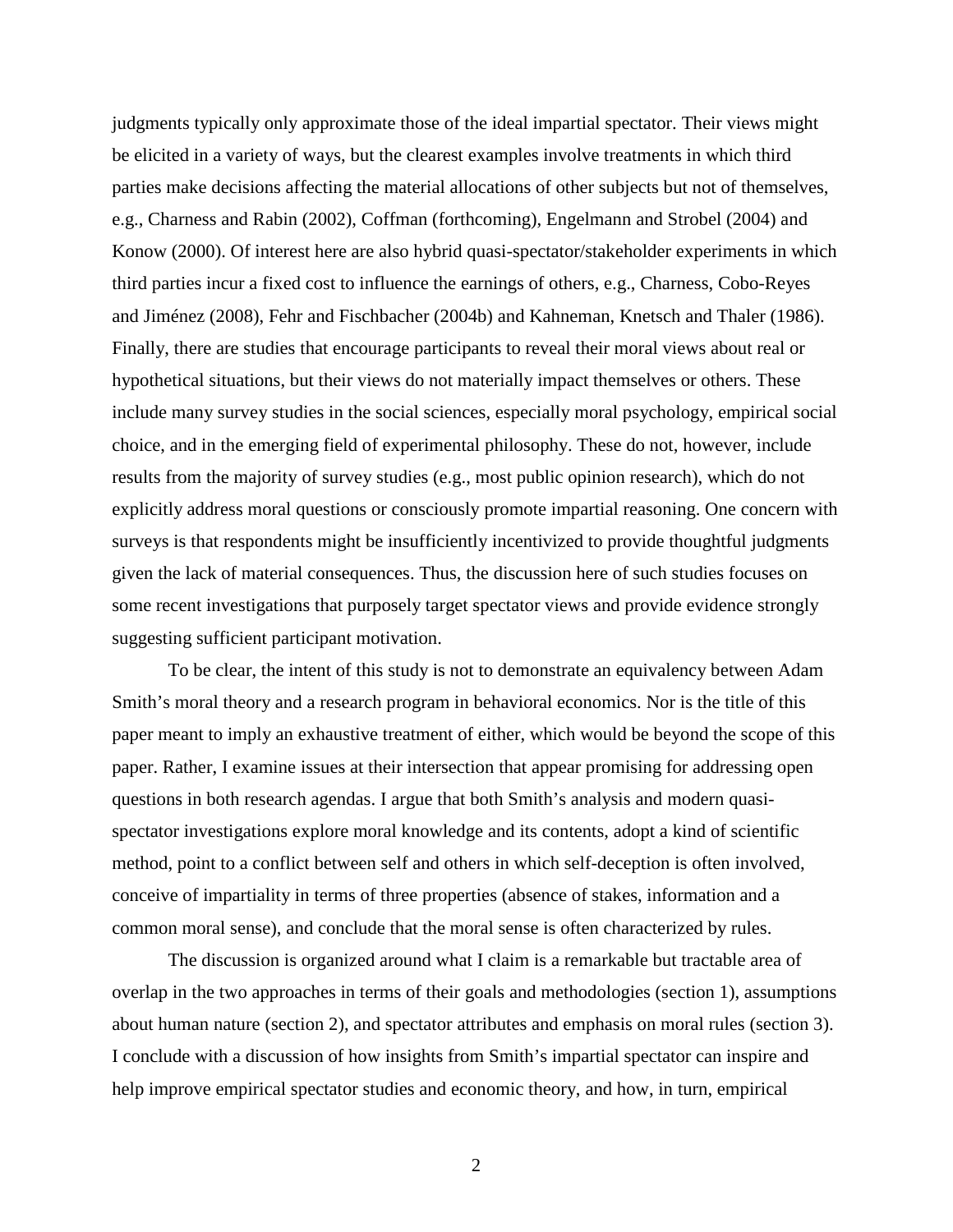spectator findings might inform philosophical ethics and normative economics (section 4).

## **1. GOALS AND METHODOLOGIES IN SPECTATOR ANALYSES 1.1 Goals**

Smith lays out two questions for ethical inquiry: "First, wherein does virtue consist? Or what is the tone of temper, and tenour of conduct, which constitutes the excellent and praiseworthy character…? And, secondly, by what power or faculty in the mind is it, that this character, whatever it be, is recommended to us?" (*TMS* VII.i.2). That is, the second question inquires into the nature of moral judgment, i.e., it is the *epistemic exercise*, which asks how we recognize what is right. The first question examines the results of that inquiry, i.e., it concerns the *contents of moral knowledge*, including its general properties.

The quote at the start of this paper gives direction as to Smith's answers to both questions. We discern virtue using our "moral faculties" and guided by our moral sentiments. This grows out of the tradition of moral sense theory that includes Smith's mentor, Francis Hutcheson, and his friend, David Hume, an approach that proceeds from our sense of approval and disapproval of our actions or those of others. Whereas Hutcheson viewed the moral sense as endowed and likened it to the physical senses, Smith argued that it evolves through a process of repeated interactions with others that are initially motivated by our natural desire for their approval. Indeed, Smith eschewed the term "moral sense" and referred instead to "moral sentiments," underscoring both the plurality of such sentiments and their putative evolutionary origins. The development of moral sentiments occupies a prominent place in *TMS* (see, especially, *TMS* III. 2 and VI.1), as it does in much of the secondary literature (e.g., Broadie 2006, Weinstein 2007, Young 1992), and it will resurface later in this paper. Nevertheless, my concern is with the realized impartial spectator, rather than its genesis, for variety of reasons, including for the sake of brevity and in light of the lack of empirical quasi-spectator studies on the formation of moral judgment. Thus, I will employ the term "moral sense" in this paper as a collective noun that encompasses the moral sentiments while refraining from commitment to other aspects of the positions of Hutcheson and Smith on this subject.

Raphael (2007: 9-10) argues that *TMS* focuses mostly on the epistemic exercise and dedicates much less attention to the content of morality. Others, including Fleischacker (1999), provide extensive commentaries on and analysis of Smith's views on morality itself. The most significant fact about Smith's treatment of the content of morality for the current discussion,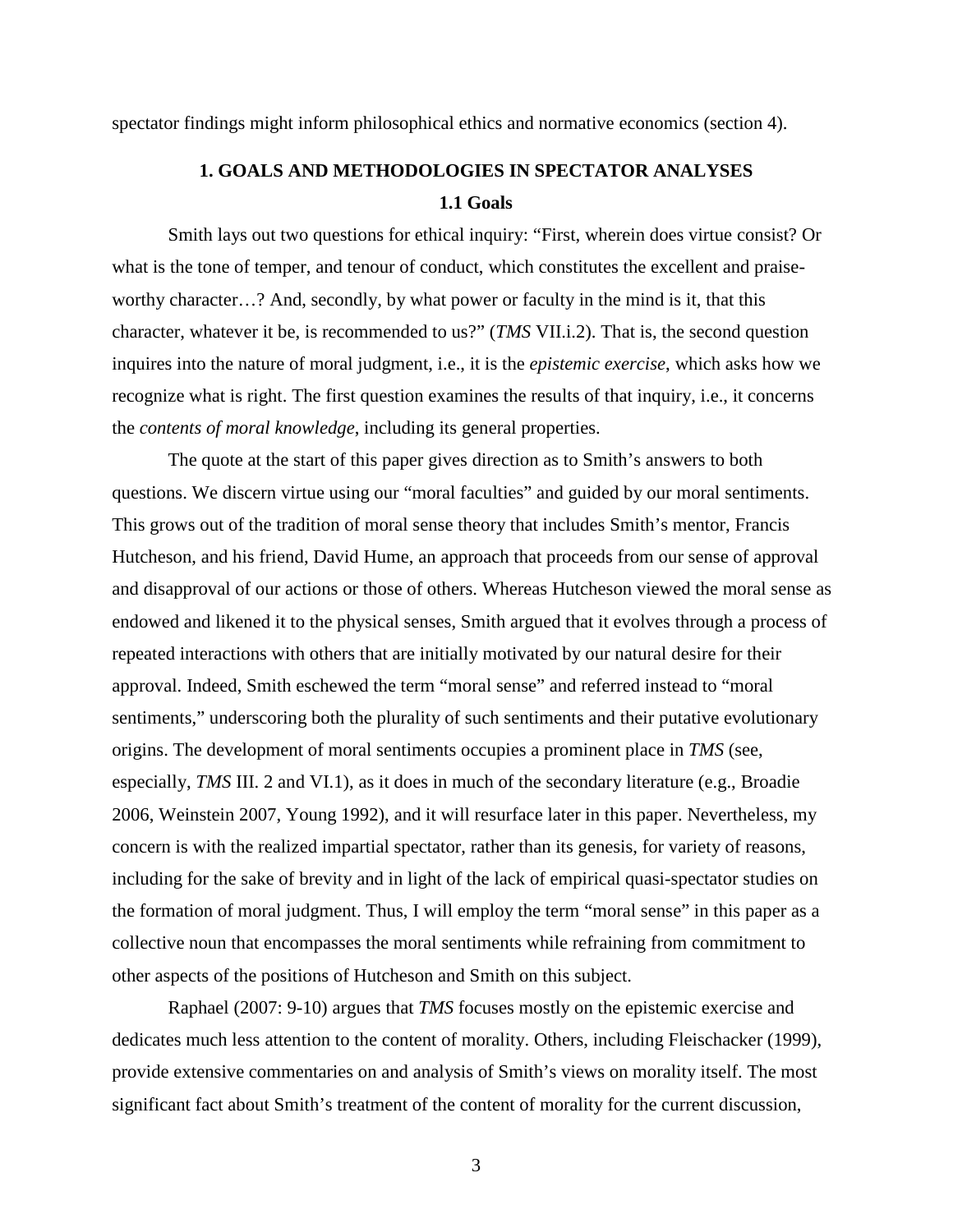though, is his claims about moral rules. That moral judgment can be characterized by rules is both his assumption going into the epistemic exercise as well as his conclusion coming out of it. As the opening quote to this paper conveys, we can infer the general rules of morality when our moral sense encounters a variety of different circumstances, and, although this might not be the deliberate exercise of the agent, it is, in Smith's view, the office of the ethicist.

Modern spectator studies<sup>[2](#page-5-0)</sup> have similarly addressed these two questions, although the greater emphasis has clearly been on investigating the content of moral preferences, including altruism (Harbaugh, Mayr and Burghart, 2007), distributive justice (e.g., Becchetti, Degli Antoni, Ottone and Solferino, 2012, Chavanne, McCabe and Paganelli, 2010a, Dickinson and Tiefenthaler, 2002), fair rewards from risk-taking (Cappelen, Konow, Sørensen and Tungodden, 2012, Huesch and Brady, 2010), fair distribution of losses from risk-taking (Cappelen, Luttens, Sørensen and Tungodden, 2011), reciprocity (Charness, Cobo-Reyes and Jiménez, 2008, Croson and Konow, 2009, Utikal and Fischbacher, 2010), and the effects of moral bias (e.g., Chavanne, McCabe and Paganelli, 2010b, Croson and Konow, 2009, Traub, Seidl, Schmidt and Levati, 2005). As with the larger empirical literature on social preferences that includes stakeholder studies, this research has usually been conducted under the presumption that general forces are at work and with the goal of contributing to models of those forces (e.g., Charness and Rabin, 2002, Konow, 2000). Thus, this parallels Smith's assumptions and conclusions about moral rules. Although empirical spectator studies have maintained their distance from epistemic and metaethical inquiry, they have also addressed the role of information on spectator judgments (Konow, 2009a,b), possible spectator bias (e.g., Aguiar, Becker and Miller, 2010, Chavanne, McCabe and Paganelli, 2010b), and differences between spectatorship and other concepts of impartiality such as Rawls's (Herne and Mård, 2008, Aguiar, Becker and Miller, 2010), and many of these studies make explicit reference to Smith.

These quasi-spectator studies are social science projects aimed at describing behavior and its underlying social preferences. Smith, on the other hand, places his objective with *TMS* squarely in the domain of philosophy, a point that Part VII underscores. These differences would usually result in two quite distinct research agendas, viz., with respect to whether the analysis is descriptive or prescriptive, and whether the reasoning is mostly inductive or deductive.

<span id="page-5-0"></span> $2$  When it is clear from the context that I am referring to empirical spectator research, I will usually shorten "quasispectator" to "spectator."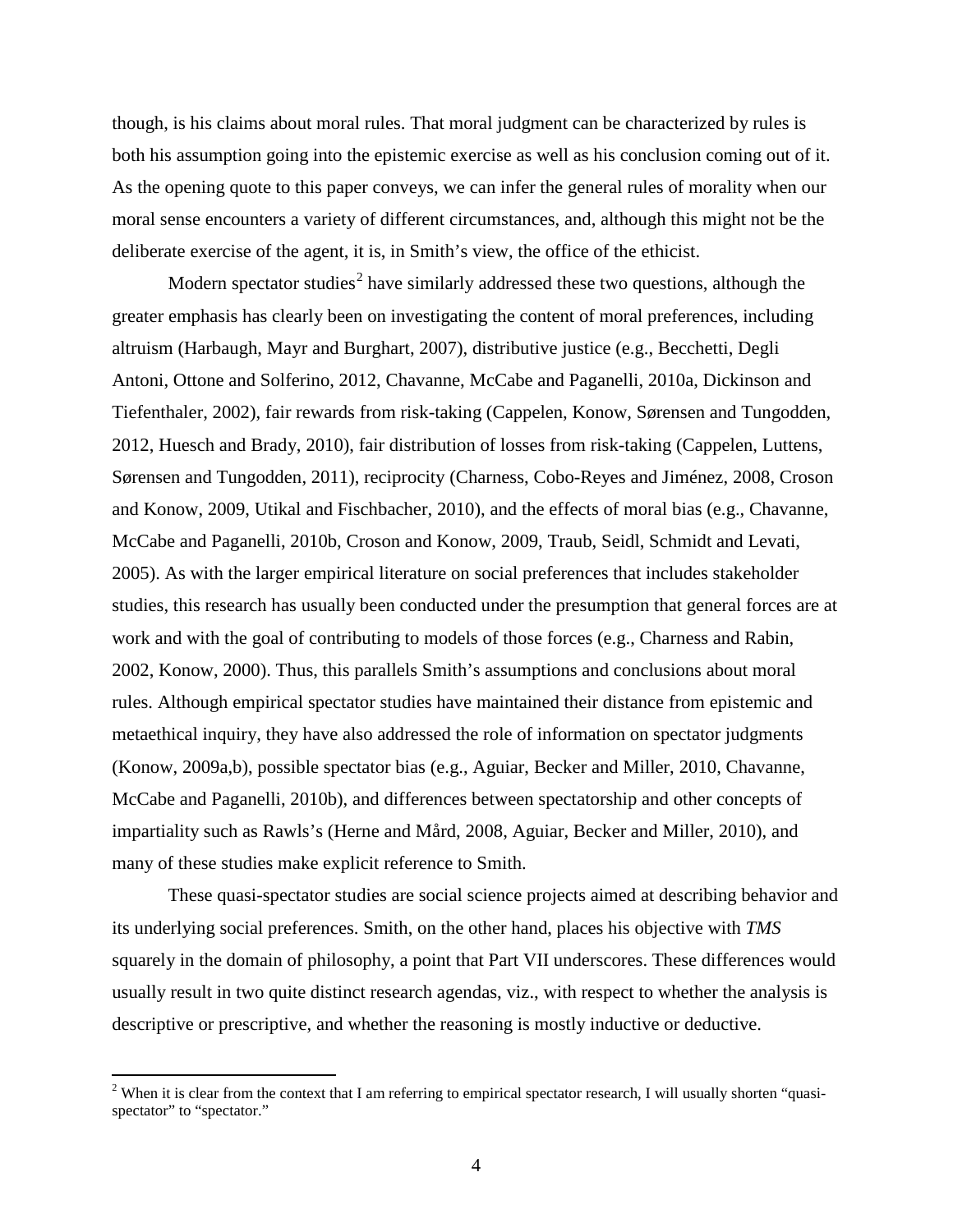Nevertheless, given how they conceptualize and investigate their subject matters, the two approaches are both more distant from much of the mainstream in their respective disciplines and more proximate to one another than one might expect, as discussed in the following sub-section.

#### **1.2 Methods**

To understand Smith's take on these questions, we must realize that he adopts an *empiricist*, rather than rationalist, epistemology. That is, he traces the source of moral knowledge to our moral sentiments rather than reason: "But though reason is undoubtedly the source of the general rules of morality, … it is altogether unintelligible to suppose that the first perceptions of right and wrong can be derived from reason … These first perceptions, as well as all other experiments upon which any general rules are founded, cannot be the object of reason, but of immediate sense and feeling… It is by finding in a vast variety of instances that one tenor of conduct constantly pleases in a certain manner, and that another as constantly displeases the mind, that we form the general rules of morality" (VII.iii.2.7). The inductive approach Smith advocates, and even the terminology ("experiments") he employs, could characterize the modern social science research that seeks to identify social preferences empirically and to infer their rules. Smith's impartial spectator embodies that moral sense and represents the preferences targeted by quasi-spectator studies.

Although these two approaches proceed from similar assumptions and share a common disposition to scientific reasoning and language, there remain important differences in methods. Redman (1993) writes that Smith borrowed from the Newtonian parlance of the day but that the terms experiment and observation were given different meanings by Smith and his Scottish contemporaries in philosophy. Whereas modern science and quasi-spectator research both involve formal methods of observation and analysis, Smith's method was based on introspection and informal psychology, viz., personal and written observations of others. Whereas Smith stresses the grounding of the general moral sense on individual experience, the quasi-spectator agenda is focused on collecting individual experiences of the general moral sense. Smith engages in thought experiments, whereas quasi-spectator researchers employ formal experiments.

As scientific endeavors, both approaches lean heavily on induction but not to the exclusion of deduction. Smith refers to the need both to use reason to infer the general rules of morality but also to apply those lessons in particular cases: "From reason, therefore, we are very properly said to derive all those general maxims and ideas. It is by these, however, that we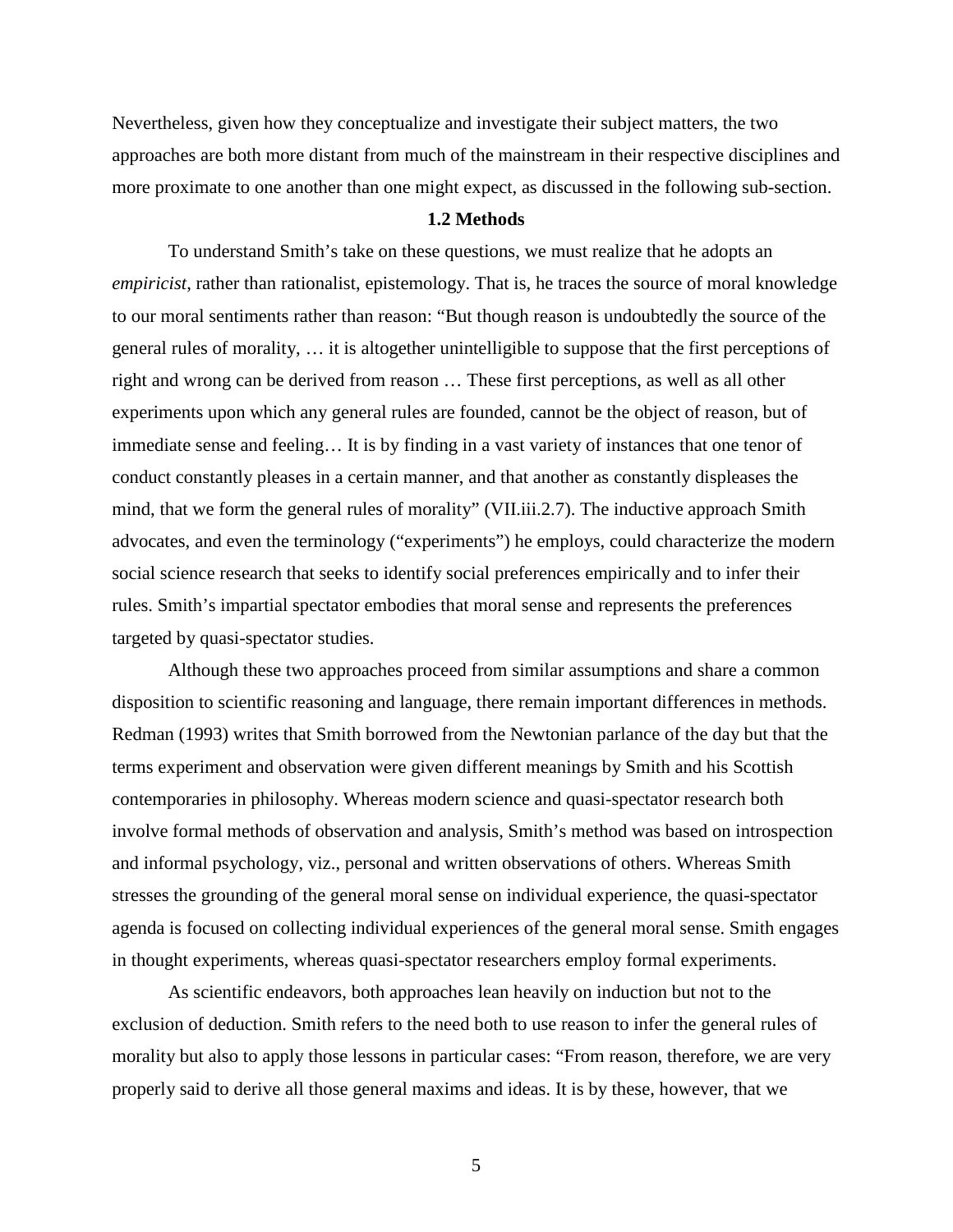regulate the greater part of our moral judgments, which would be extremely uncertain and precarious if they depended altogether upon what is liable to so many variations as immediate sentiment and feeling, which the different states of health and humour are capable of altering so essentially" (VII.iii.2.6). Modern spectator studies have been utilized to infer theories of moral preferences, as in Charness and Rabin (2002) and Konow (2000). With respect to deduction, Smith describes here the use of general rules to regulate behavior in specific instances, whereas spectator studies often proceed from general to specific for the purpose of testing existing theories in particular contexts, as in Gaertner, Jungeilges and Neck (2001).

The distinction between induction and deduction in these research agendas is also closely connected to the descriptive and prescriptive intentions of their analyses. Among Smith scholars, the more controversial question of the two concerns whether *TMS* should be understood in prescriptive terms. On the one hand, *TMS* reads like a psychological and sociological treatise on the evolution and practice of social norms. On the other hand, normative words like "should" and "ought" occur with great frequency, and the agent's efforts to comply with his moral sentiments and the demands of the spectator are often laid out in the first person plural, as Smith exhorts the reader to right conduct and character.<sup>[3](#page-7-0)</sup> Raphael (2007: 133-135) sees Smith's usage in psychological, rather than philosophical, terms. Haakonssen (2006) states that "morality was, in Smith's eyes, to be approached as a matter of fact," although he points to an indirect normative significance in Smith. Most commentators see some of both purposes in Smith, and a common view is that *TMS* has normative purpose grounded in a descriptive construct, viz., the impartial spectator. Firth argues that Smith presents the impartial spectator not only as a device to explain behavior but also an ideal to which people should aspire, indeed, one that is practically attainable for a segment of the population (2007: 118). Fleischacker (1991) writes that "moral philosophers, he believes, should contribute to moral practice" (pg. 255). Griswold (1999) points to the tension between agent and spectator perspectives in contrasting everyday behavior with moral excellence. He suggests that Smith sees moral theory as a means we *ought* to pursue in order to promote moral practice, pointing, among other things, to Smith's protreptic writing style. Along similar lines, Weinstein (2007) contends that Smith views education chiefly as

<span id="page-7-0"></span><sup>&</sup>lt;sup>3</sup> For example, regarding revenge, he writes "There is no passion, of which the human mind is capable, concerning whose justness we ought to be so doubtful, concerning whose indulgence we ought so carefully to consult our natural sense of propriety, or so diligently to consider what will be the sentiments of the cool and impartial spectator" (I.ii.3.8).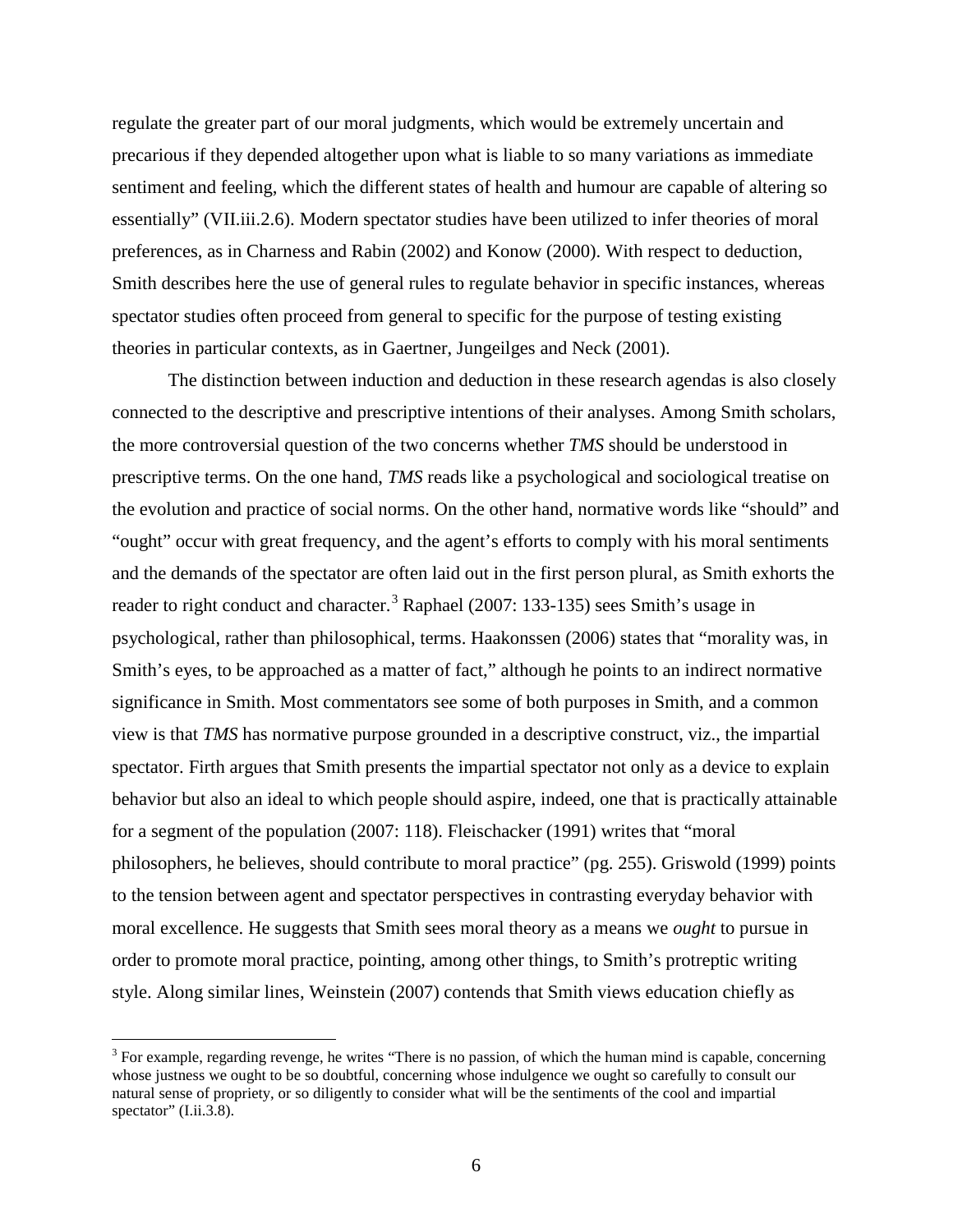serving moral growth. Campbell (1971) concludes that the main emphasis in *TMS* is on explanation but that Smith's work should be viewed in the context of his day, when the contrast between science and philosophy was considerably less sharp.

Such close association of descriptive and prescriptive analysis raises the specter of the "is-ought fallacy," which can be traced to Hume's is-ought problem and Moore's naturalistic fallacy. This is often encapsulated in the saying "*ought* cannot be derived from *is*." That is, one cannot argue from premises that contain only descriptive statements, e.g., most people support capital punishment, to normative conclusions, e.g., capital punishment should be legal. There is some controversy in the philosophical literature about whether this is a fallacy, but the treatment of descriptive and prescriptive statements as equivalent, at a minimum, marks a tautology.

Although quasi-spectator research, by definition, examines the actual values of real people, much of it is motivated by the belief that empirical evidence on impartial moral views is germane to reflection on prescriptive theories. Many authors suggest their results are relevant to reflection on philosophical ethics (Amiel, Cowell and Gaertner, 2009, Herne and Mård, 2008, Schokkaert, Capeau and Devooght, 2003), normative economics (e.g., Gächter and Riedl, 2006, Konow, 2003, 2009a,b), and policy (e.g., Chavanne, McCabe and Paganelli, 2010a, Traub et al., 2005). The putative normative relevance of these empirical findings is not based on observation of just any actions or views, indeed not even on specifically "moral" views, but rather on moral views elicited in a particular way. The implicit claim behind this professed relevance might be stated as follows: "Although *ought* cannot be derived from *is*, *ought* can be derived from a *subset of what is*." Such a statement is bound to stir controversy, and I have not seen it formulated in this way in the quasi-spectator literature. But the view that the validity of normative claims depends in some (as yet incompletely specified) manner on their ability to be reconciled with actual impartial moral judgments has parallels to Smith's approach. The spectator serves as the moral measuring rod in passages with value laden terminology (e.g., see the use of "ought" in VI.ii.I.22) but is also described as a creation of the agent, who imagines the moral judgments of a well-informed third party. Thus, one interpretation of both agendas is that normatively valid claims are based on a subset of actual views, viz., the moral judgments of informed and impartial third parties, literal ones in the case of quasi-spectators and an imagined one in the case of Smith.

#### **2. HUMAN NATURE: AGENT AND SPECTATOR**

This section explores parallels between Smith's vision of human nature and recent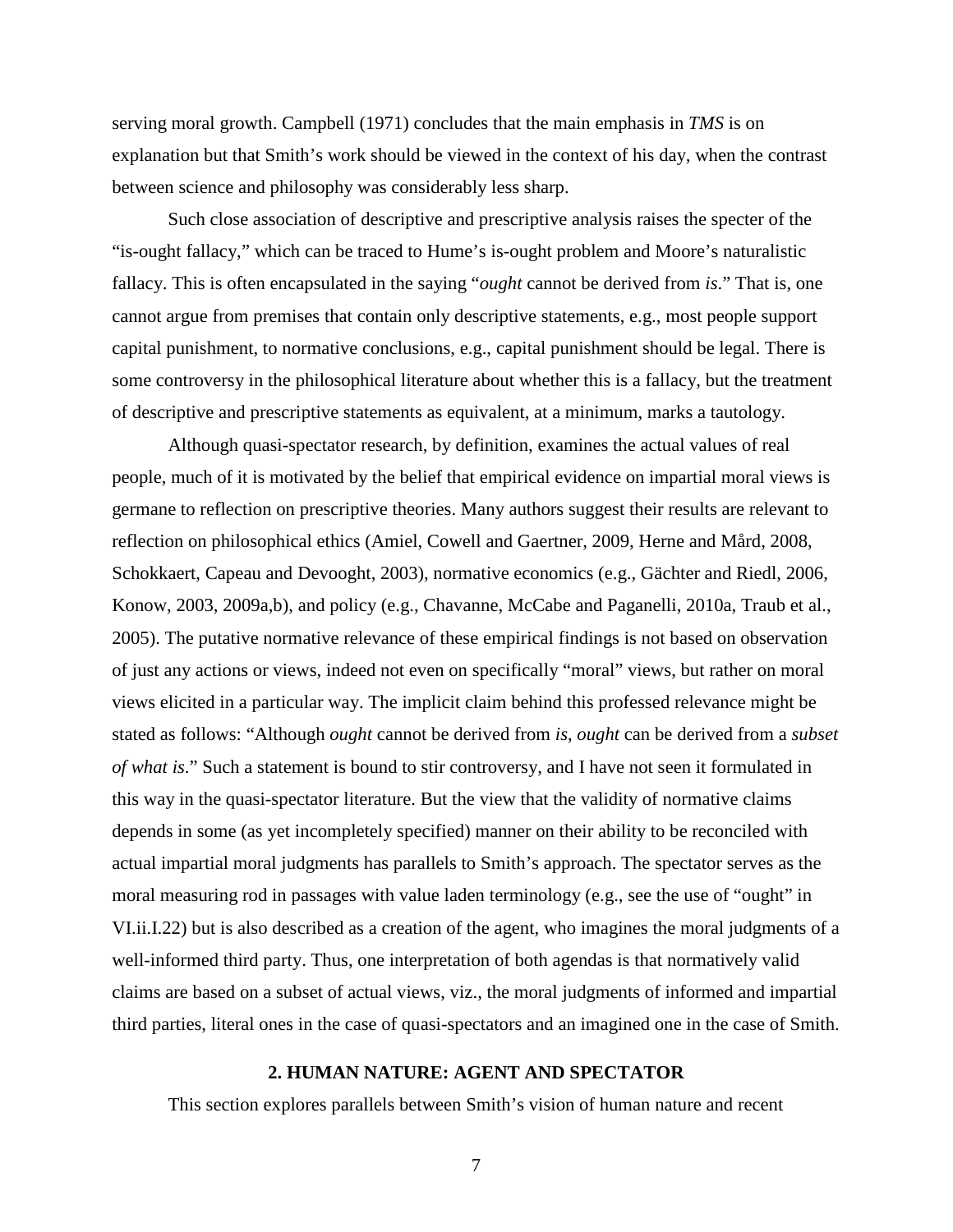approaches in behavioral economics and expands discussions of the two spectator models.<sup>[4](#page-9-0)</sup>

#### **2.1 Split personality**

Smith added the following sub-title to *TMS* beginning with edition 4: "An essay towards an analysis of the principles by which men naturally judge concerning the conduct and character, first of their neighbors, and afterwards of themselves." This sub-title both underscores the importance of the epistemic exercise to his enterprise and portends the dual nature of people as observers and participants that he develops. In Smith's view, there are two parts to a person: the agent and the spectator, who judges the agent as if from a distance: "When I endeavour to examine my own conduct, … it is evident that … I divide myself, as it were, into two persons; and that I, the examiner and the judge, represent a different character from that other I, the person whose conduct is examined into and judged of. The first is the spectator. … The second is the agent" (III.1.6). This is one of many cases of Smith anticipating much later work in the social sciences. In psychology, this resembles the impulsive System 1 and deliberate System 2 accounts of dual process theory (e.g., Evans, 2008). In economics, dual self theories employ far-sighted planners and myopic agents (e.g., Thaler and Shefrin, 1981, and Fudenberg and Levine, 2006).

Dual self models have addressed mostly problems of intertemporal choice and selfcontrol rather than specifically moral questions. In contrast, most efforts to formalize moral conflict, in both quasi-spectator studies and the more general behavioral economics literature, have been reductionist and included separate terms representing material self-interest and moral preferences within a single utility function, e.g., Bolton and Ockenfels (2000), Charness and Rabin (2002), Dufwenberg and Kirchsteiger (2004), Engelmann and Strobel (2004), Falk and Fischbacher (2006), Fehr and Schmidt (1999), Konow (2000) and Levine (1998). Although moral preferences are variously specified in these models as altruism, reciprocal altruism, equality, equity, maximin, efficiency, or some subset thereof, they incorporate tension between material utility and an internalized motive that includes the interests of others.

However formally modeled in recent work, these internalized and opposing goals, i.e., between one's own interests and those of others, are central in *TMS*, indeed, Smith places them in the opening sentence: "How selfish soever man may be supposed, there are evidently some

<span id="page-9-0"></span><sup>&</sup>lt;sup>4</sup> *TMS* is teeming with detailed, rich and trenchant statements about human nature, and the treatment here undeniably neglects alternate renderings that address Smith's theory in more complicated ways. If the presentation here seems too narrow, though, this reflects not only a desire for parsimony but also the aforementioned goal of tractability by remaining close to the intersection of the two approaches.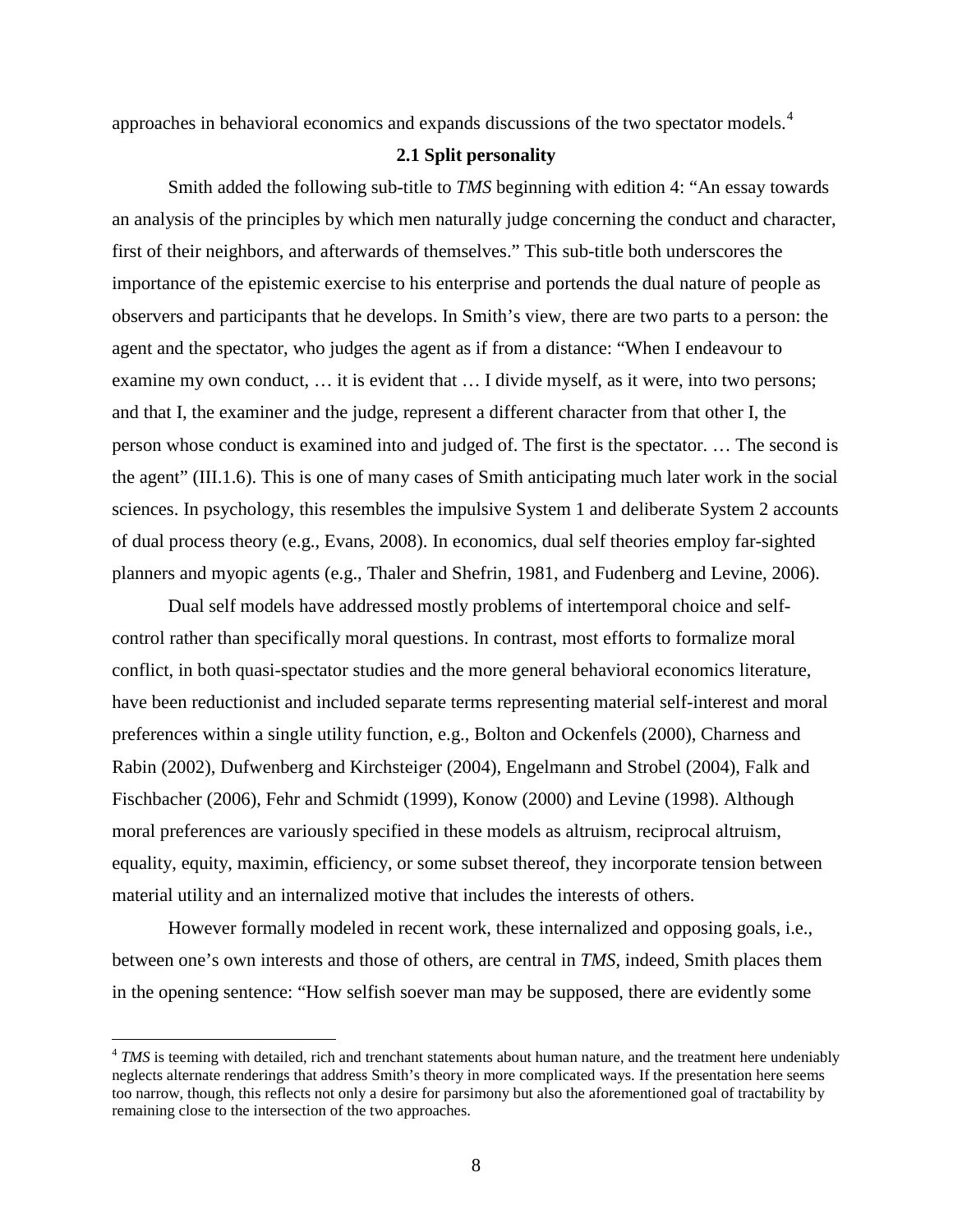principles in his nature, which interest him in the fortune of others, and render their happiness necessary to him, though he derives nothing from it except the pleasure of seeing it" (I.1.I.1). On the one hand, individuals are referred to the sympathetic impartial spectator, to the "tribunal of their own consciences" and the "great judge and arbiter of their conduct" (III.2.32). On the other hand, self-interest, or *self-love* as Smith expresses it, plays a famously central role in his thinking. Self-love is not to be confused with *prudence*, or the proper care of one's own wellbeing, including one's health and reputation, which Smith considers a virtue (VI.1). Rather, selflove represents a failure to sympathize appropriately and is associated with the pursuit of "wealth and greatness (which) are mere trinkets of frivolous utility" (IV.I.8).

## **2.2 Three properties of spectators**

Smith's impartial spectator is not a real person or persons but rather a model conjured in the imagination of the agent, and he frequently refers to the "imagined" or "supposed" spectator. This spectator takes neither the position of the agent nor that of a real bystander, but rather the view the agent imagines an impartial observer possesses. Quasi-spectators, by contrast, are real third parties, i.e., individuals lacking material stakes in the matter at hand, who are prompted to volunteer the moral judgments of their own impartial spectators.

Smith fleshes out in some detail the origin of the imagined spectator: he is the product of society (e.g., *TMS* VI.1). People participate in social interactions and, as real spectators (i.e., third parties), judge the behavior of others. This leads to a moral sense, eventually manifested as an imagined third party and experienced chiefly in affective terms, which then turned on the agent himself becomes conscience. Social approval provides the motivation for, but not the ultimate goal of, moral learning: "But this desire of the approbation, and the aversion to the disapprobation of his brethren, would not alone have rendered him fit for that society for which he was made. Nature, accordingly, has endowed him, not only with a desire of being approved of, but with a desire of being what ought to be approved of; or of being what he himself approves of in other men. The first desire could only have made him wish to appear to be fit for society. The second was necessary in order to render him anxious to be really fit" (III.2.6). Indeed, he describes in eds. 2-5 the process of moral learning in considerable detail, by which we eventually learn to balance or stand above the sometimes conflicting desires of those with whom we deal (III.2). The resulting impartial spectator, as Sugden (2002) writes, "represents, in idealized form, the *correspondence* of sentiments that is induced by social interaction."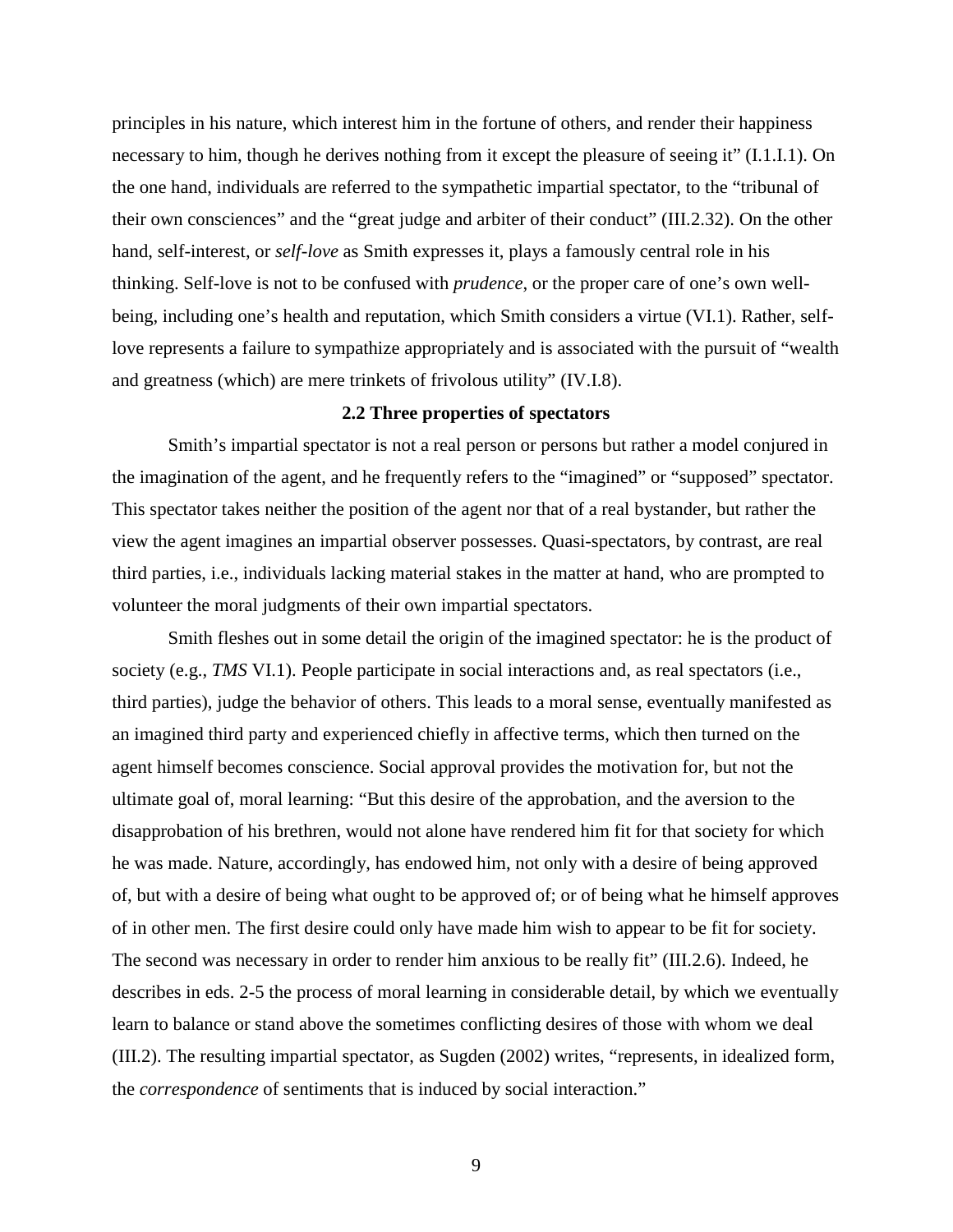I will focus on three properties that the impartial spectator and the quasi-spectator have in common: impartiality, information and the moral sense. This is not meant as an exhaustive list of the properties of either, but I believe these categories are the most useful and important ones for this particular comparison. In this section, I describe these properties in the ideal Smithian impartial spectator and then proceed, in following sections, to discuss various practical limitations, both those raised by Smith and those emerging from quasi-spectator research.

First, the spectator is impartial, a modifier that also represents a Smithian addition to the language of spectator theory. That is, as an ideal, the impartial spectator is a disinterested (or *detached*) third party, who has no stakes in the situation or parties being evaluated. This, of course, serves to avoid moral judgments being tainted by self-interest. But there is a potential problem, as Griswold (2006) points out, severing the spectator from self-interest. The spectator is a creation of sympathetic imagination, but individuals are motivated to respond to sympathy, which itself seems self-centered. Quasi-spectator studies and modern behavioral models address this question by drawing the line between self-interest and social preference based on whether the motive or action is directed toward one's own material interests or reflects more general considerations that potentially incorporate the interests of others, respectively. I believe this a productive distinction, in general, for both empirical research and reading Smith: let self-interest refer to motives based on extrinsic reasons, including but not limited to material rewards, e.g., also seeking the approbation, or avoiding the disapprobation, of others, whereas any intrinsic reward or punishment that is derived from or motivated by acting in the interests of others, such as sympathy, is not characterized as self-interested. As sympathy motivates agents toward right conduct in Smith, casting sympathy as self-interest risks making the latter term tautological. This proposed distinction, by contrast, seems consistent with Smith's treatment of sympathy as praiseworthy and of self-interest as being a different and potentially opposed motive.<sup>[5](#page-11-0)</sup>

Second, impartiality must be coupled with the necessary information conditions. Smith states on several occasions that the morally relevant judgments are those of the "impartial and well-informed spectator." Although, at various points, he acknowledges the challenges to this goal, these conditions are not an unattainable abstraction but rather a state that real people can sometimes achieve (III.3.35-37). Importantly, the spectator accesses his own life experiences:

<span id="page-11-0"></span> $<sup>5</sup>$  I thank a referee for prompting me to clarify the relationship between self-interest and sympathy and, thereby, to</sup> add this discussion to the paper. Of course, this distinction does not rule out the possibility that these motives can be complementary as well as opposed: depending on the context, a selfish act can be morally right or morally wrong.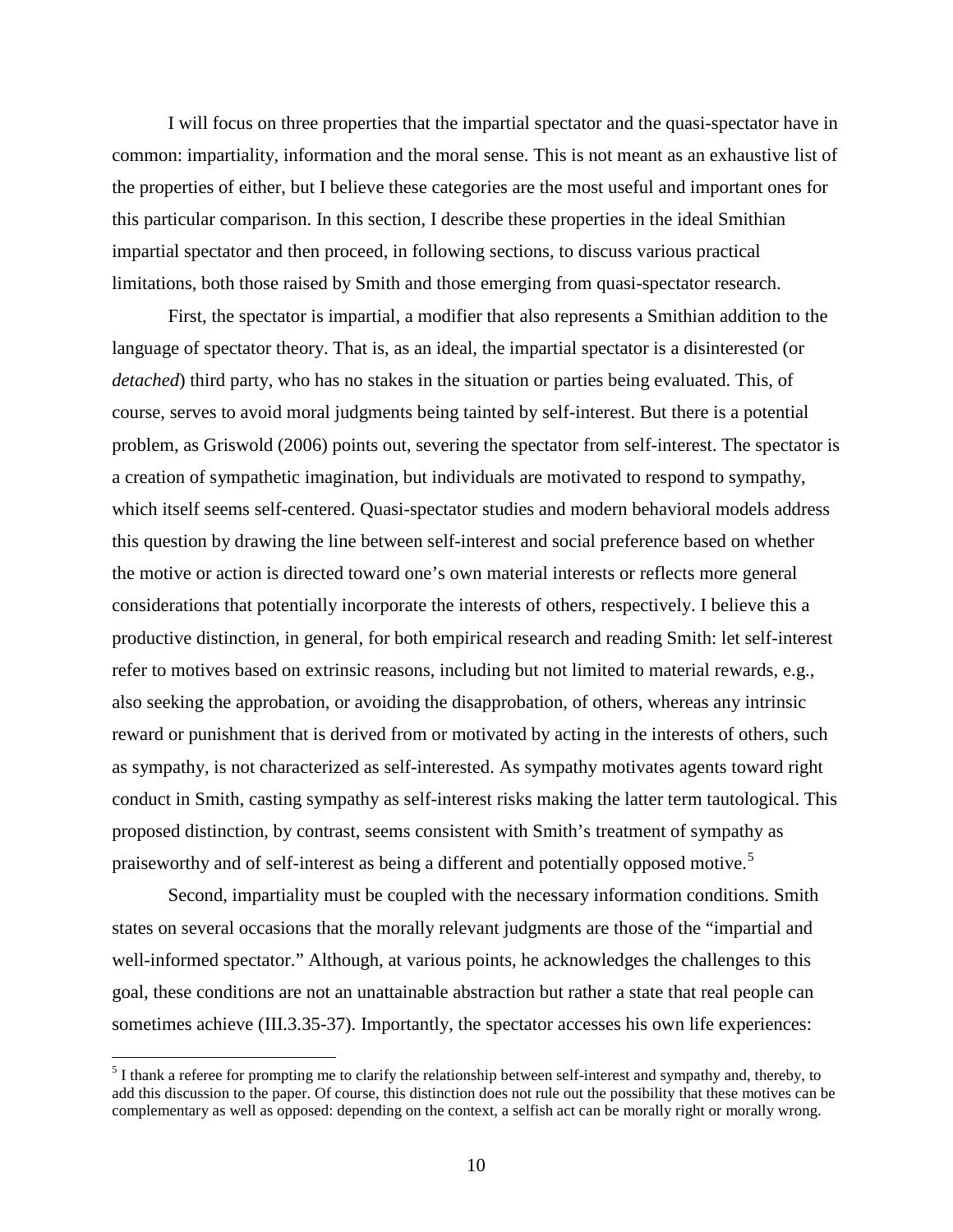"The man who is conscious to himself that he has exactly observed those measures of conduct which experience informs him are generally agreeable, reflects with satisfaction on the propriety of his own behavior." Nevertheless, his conduct is not motivated by a desire for social approbation or by false consciousness, since "he views it in the light in which the impartial spectator would view it, ... and though mankind should never be acquainted with what he has done, he regards himself, not so much according to the light in which they actually regard him, as according to that in which they would regard him if they were better informed" (III.2.5). Moreover, the spectator who reasons with these facts is "cool" and "intelligent" (e.g., I.ii.3.8 and VI.3.27). These passages help underscore the importance of these properties of the imagined spectator, which are themes in *TMS*: the spectator is a third party, well informed of the relevant particulars, who processes this information rationally with respect to internalized values.

Third, an informed third party is of no relevance to either Smith's or the modern spectator program unless, of course, the respective spectator possesses a moral sense. This is related, but not identical, to sympathy in Smith, an often controversial topic among his commentators. Various interpretations distinguish the affective versus cognitive qualities of sympathy and the associated relationship between agent and spectator. Sugden avoids the term sympathy, which he associates with the economic model of altruism, and, instead, refers to "fellow-feeling," which is a consciousness of another's feelings, where that consciousness itself brings pleasant or unpleasant feelings (2002, 71). Similarly, for Griswold sympathy is a fellow-feeling (of the affective kind) that is not necessarily limited to morals (2006, 25). Raphael (2007) interprets sympathy as the feeling that results from the convergence of spectator and agent sentiments. Weinstein describes it as fellow-feeling with any passion of others and as a cognitive process, which subsequently arouses emotion in the spectator (2006, 83; 2007, 132). Others see it in less affective terms. Göçmen (2007) considers sympathy the ability to imagine ourselves in situations of others and distinguishes first order sympathy, whereby we imagine ourselves in the situation of another, and second order sympathy, where we imagine ourselves as someone observing us. Forman-Barzilai (2005) makes an even more dramatic break from common interpretations of sympathy as an emotion or a virtue and argues Smithian sympathy is a social practice, i.e., an activity that produces morality in shared physical, affective and historical spaces.

There is merit in each of these readings, I think, but my concern in relating Smith to quasi-spectator research is with the moral sense itself, or, more specifically, with the set of moral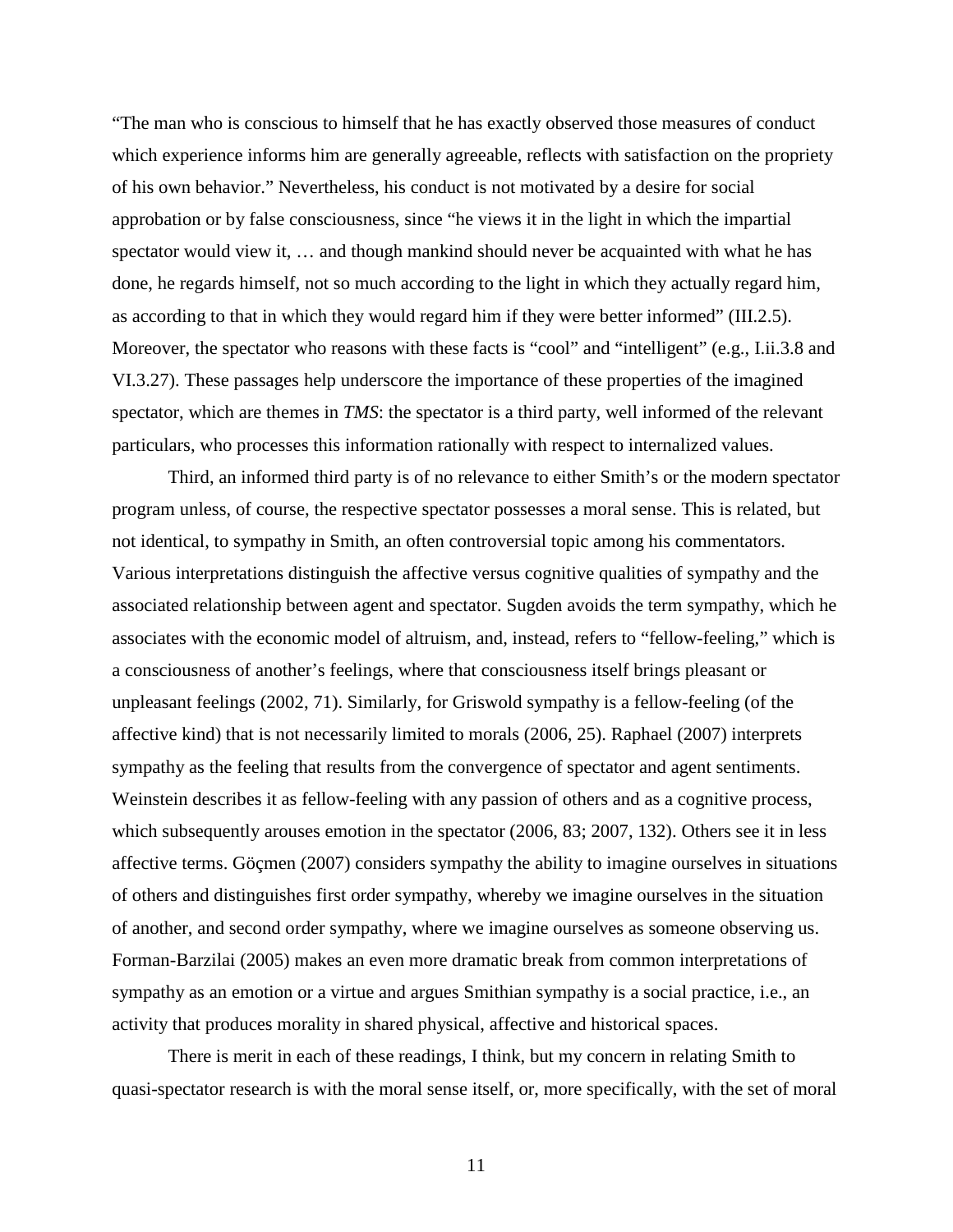judgments and rules implied by the spectator's moral sentiments, and the supportive role of sympathy. To that end, various versions of sympathy will do. I will focus on two functions of sympathy, similar to the distinction Rawls (2000) makes in reference to Hume's spectator. First, sympathy has an *epistemic* role that is of relevance to the spectator: it enlarges his awareness of relevant facts by enabling him to factor in the experiences and feelings of others in coming to moral judgments. In addition, sympathy has a *motivational* function that pertains to the agent and helps him to put aside, or at least to moderate, his own interests relative to those of others and to align his conduct more closely with the judgment of the spectator.

A theme that runs throughout much of *TMS* is the role of sympathy in enabling the moral sense of the spectator and motivating moral action by the agent (e.g., III.3.3). The agent secures the sympathy he desires from others "by lowering his passion to that pitch, in which spectators are capable of going along with him" (I.i.4.7). And, "as nature teaches the spectators to assume the circumstances of the person principally concerned, so she teaches this last in some measure to assume those of the spectators" (I.i.4.8). Perhaps the clearest indication of Smith's belief in the virtues of his model for epistemic purposes emerges in his comparative analysis of moral theories in Part VII. For instance, in a passage added to the  $7<sup>th</sup>$  edition, he writes of alternative theories that "None of these systems either give, or even pretend to give, any precise or distinct measure by which this fitness or propriety of affection can be ascertained or judged of. That precise and distinct measure can be found nowhere but in the sympathetic feelings of the impartial and well-informed spectator" (VII.ii.1.49). This assertion not only reinforces his many statements elsewhere about the critical roles of impartiality, information and sympathy but also elevates his claims to a higher level: his theory, unlike others, provides the means to identify right and to distinguish it from wrong.

#### **3. IDEAL VS. REAL SPECTATORS**

This section explores Smith's view of human nature in greater detail, examining moral flaws of both agents and spectators. I argue that this exercise produces lessons for empirical research and leads to conclusions about the content of morality.

#### **3.1 Nobody is perfect, not even spectators**

Smith frequently refers to the impartial spectator as the "ideal man within the breast" (e.g., III.3.29), but there are indications of a fallible judge, indicating he uses the modifier *ideal*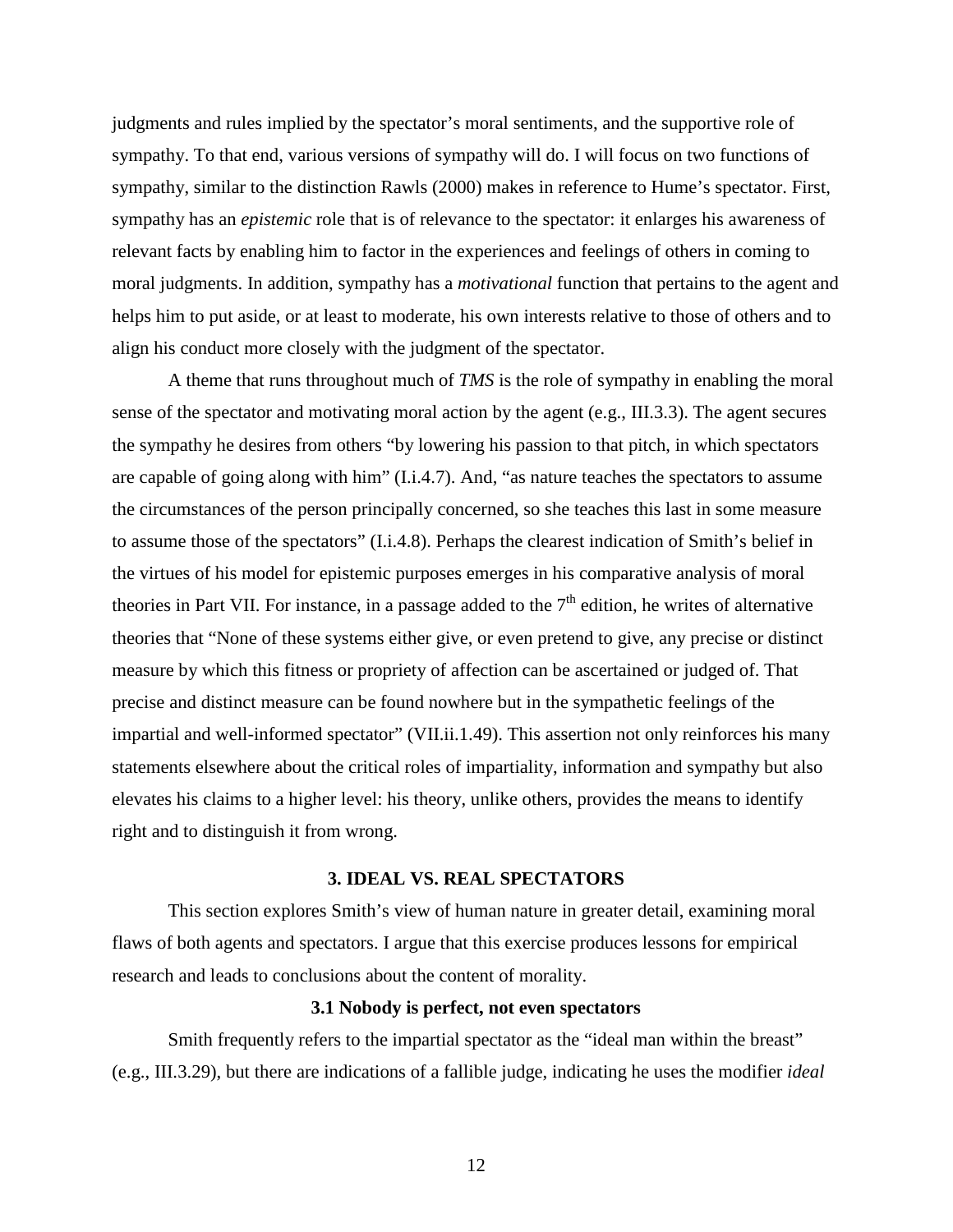in the sense of *imagined* rather than *perfect*. [6](#page-14-0) Although the spectator encapsulates the moral sense, Smith treats in some detail the "irregularities of sentiments," and these can cause "even the impartial spectator (to) feel some indulgence for what may be regarded as the unjust" feelings of agents (II.iii). Smith explicitly notes variability and partiality in the spectator's judgments, such as in the spectator's interpretation of the motives of another person: "the imagination of the spectator throws upon it either the one colour or the other, according either to his habits of thinking, or to the favour or dislike which he may bear to the person whose conduct he is considering" (III.2.26). Moreover, as evolving moral agents, we initially seek the approbation of all and try to incorporate the sometimes conflicting interests of stakeholders. But "we find that by pleasing one man, we almost certainly disoblige another" and, therefore, "soon learn to set up in our own minds a judge between ourselves and those we live with" (III.1, eds. 3- 5). Although this is not stated in so many words in *TMS*, the vagaries of spectator impartiality might emerge, therefore, not only from the "self-love" and shortcomings of the agent who creates him, but rather be inherent to the spectator's balancing act.

Most quasi-spectator studies employ various measures to implement impartiality, e.g., stakeholders and spectators are anonymous, and spectators receive fixed fees unrelated to those of stakeholders. The first such study was the "dictator game" of Konow (2000). In the standard version of this game, which I call here the "stakeholder treatment," subjects are anonymously paired, and one subject (the so-called "dictator") is given a sum of real money to divide between himself and his counterpart (the "recipient"). In another new "spectator treatment," a third party (or spectator), divided a sum of money between two anonymous subjects. The dictators in the standard stakeholder treatment demonstrated a bias, taking for themselves, on average, more than third parties in the spectator treatment gave similarly situated subjects in their treatment.<sup>[7](#page-14-1)</sup>

Most other spectator experiments have adopted a similar method, although I am aware of two studies that deliberately implement potentially partial, as opposed to impartial, spectators with mixed results. In a three player dictator game, Chavanne, McCabe and Paganelli (2010b) vary whether initial stakes are earned or endowed, after which one subject, the spectator, can

<span id="page-14-0"></span> $6$  Although some, e.g., Campbell (1971) and Rawls (2000), have read Smith as presenting an ideal observer theory, i.e., as claiming that ethical judgments are those of an omniscient completely impartial observer, the large majority of Smith scholars seems to disagree with this assessment, e.g., see Broadie (2006).

<span id="page-14-1"></span> $\alpha$ <sup>7</sup> Another difference between this and previous dictator experiments was that subjects first performed a real effort task that generated the joint earnings to be divided between pairs. Spectators in this study then allocated the joint earnings of their assigned pair. Most spectators chose to divide earnings in proportion to the individual productivities of the subjects, which contrasts with the equal splits so often found in other dictator experiments.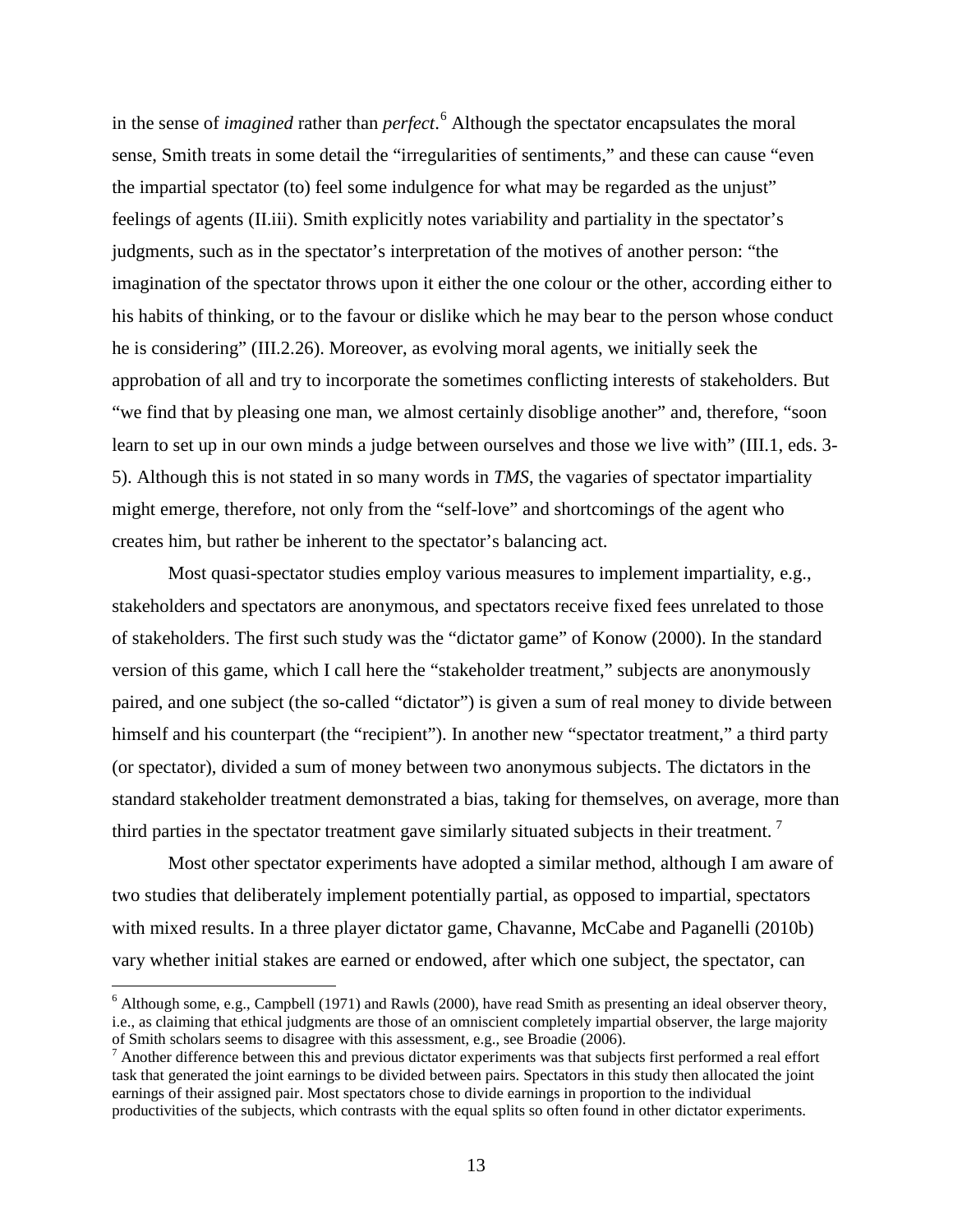redistribute earnings between the other two. They find that the spectator's redistribution is unaffected by whether or not he shares with one of the recipients the same experience with respect to the initial stakes, i.e., whether or not initial stakes were earned or endowed. Aguiar, Becker and Miller (2010) come to different conclusions. They report a two stage dictator game: initial stakes are endowed unequally between three subjects, after which one subject in each triple is paid a fixed fee to allocate as spectator a second sum of money between the other two. They find spectators whose initial endowments equal those of one of the two stakeholders favor such stakeholders compared to spectators whose initial endowments did not equal those of any stakeholders. Thus, introduction of partial considerations might disturb spectator impartiality, although impartiality does not, thereby, seem to be systematically affected or especially labile.

Smith also identifies shortcomings of spectator sympathy, although in his case not that of sympathizing unequally with two parties but rather of sympathizing insufficiently with one: "the emotions of the spectator will still be very apt to fall short of the violence of what is felt by the sufferer," since that "imaginary change of situation, upon which their sympathy is founded, is but momentary" (I.i.4.7). There is an asymmetry in this respect, since, observing a companion, the spectator "must find it much more difficult to sympathize entirely, and keep perfect time, with his sorrow, than thoroughly to enter into his joy" (I.iii.1.[8](#page-15-0)).<sup>8</sup>

There are relatively few experimental studies of feelings and morality, still fewer involving quasi-spectators. The closest, to my knowledge, is an experiment by Harbaugh, Mayr and Burghart (2007) using dictators who can allocate money to a charity that serves the poor. Dictators face a series of payoff combinations between themselves and the charities, e.g., respectively (100,0), (100,45), (55,0), (55,45), etc. Both fMRI measures of neural activity and self-reported subjective satisfaction scores indicate that, holding dictator earnings constant (similar to spectators), they subsequently feel better, when the charity receives more. Using selfreported measures of feelings, the dictator study of Konow (2010) finds a similar, and even stronger, result: dictators feel better, when they transfer more to charities serving the needy, even when dictator earnings are not held constant but rather decrease dollar for dollar with transfers.<sup>[9](#page-15-1)</sup>

<span id="page-15-0"></span> $8$  In addition, as Nussbaum (1990) points out, there are certain feelings of others, such as bodily desires and romantic love, with which Smith argues we not only cannot, but also should not, sympathize as spectators.

<span id="page-15-1"></span><sup>&</sup>lt;sup>9</sup> Nevertheless, compared to a control group of subjects who are given an endowment and no opportunity to transfer, dictators transferring to charities do not feel significantly better, and the less generous subjects in that group actually feel significantly worse compared to the control. In addition, the relationship between generosity and feelings is reversed when student dictators transfer, not to charities, but to fellow students: more generous dictators feel worse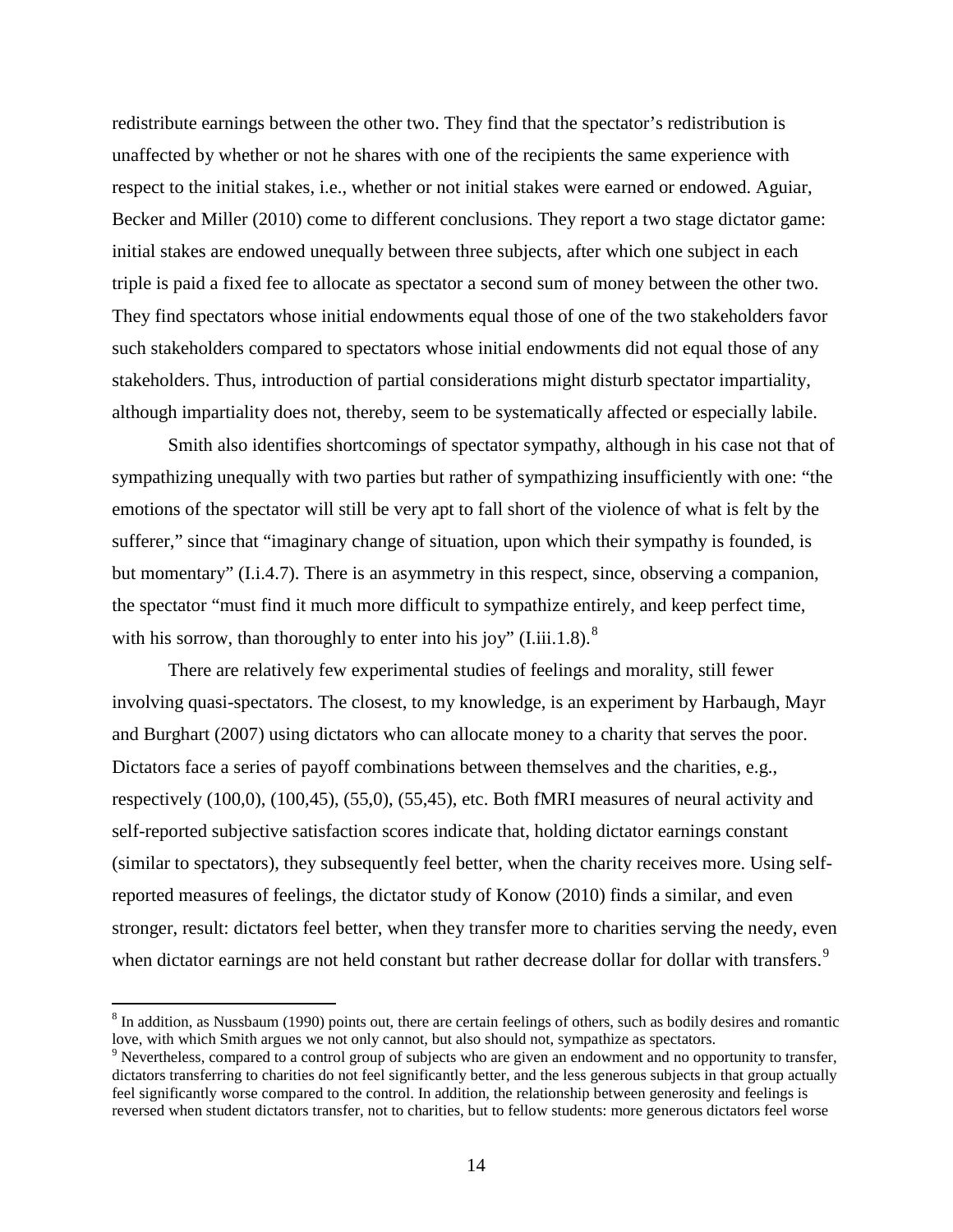Greene et al. (2001) examine whether feelings affect moral judgment using hypothetical scenarios, including emotionally charged moral dilemmas as well as other non-emotional scenarios. Their fMRI scans confirm that the moral dilemmas cause greater emotional activation in subjects and further that this activation predicts choices in the dilemmas. Thus, these studies find evidence consistent with a relationship between feelings and moral judgments or actions.

Regarding the spectator property of information, as previously noted, sympathy serves a complementary epistemic role: "the spectator must, first of all, endeavour, as much as he can, to put himself in the situation of the other, and to bring home to himself every little circumstance … and strive to render as perfect as possible, that imaginary change of situation upon which his sympathy is founded" (I.i.4.6). Smith repeatedly makes clear that morally relevant judgment proceeds not from the incomplete and faulty knowledge we often possess but rather from an advantaged informational position that provides access to relevant particulars (e.g., III.2.5-9). Although complete information is the ideal, Smith refers to the "well-informed," never the "perfectly" or "completely" informed, spectator and marks the limits of this goal with comments like "as much as he can" and "as perfect as possible." On several occasions, he stresses the importance of being informed of the causes of passions with which we might sympathize while noting the state of imperfect information in which we often find ourselves (e.g., I.i.1.9, I.ii.3.5).

Contrary to these claims about the benefits of acquiring more information, there are both theoretical arguments and empirical evidence for its deleterious effects. Additional information might conceivably complicate moral reasoning and encourage divergent views, undermining attempts for consensus. Moreover, some research on stakeholders, such as that reported by Babcock and Loewenstein (1997), finds that information feeds biases and increases disputes. Two questionnaire studies explore the effects of varying information in quasi-spectator research. A hypothesis in Konow (2009a) is that relevant information permits third parties to reason more accurately and, therefore, reach consensus. In fact, the moral judgments of better informed respondents regarding eight different scenarios exhibit lower variance that cannot be attributed to alternative explanations, such as focal points. This analysis is expanded in Konow (2009b) to include different combinations of both relevant and irrelevant information and different types of stakeholders as well as spectators in six different scenarios. Irrelevant information does not

than less generous ones and than the control group, and, in fact, average generosity is significantly lower toward students than charities. The theory presented in that study reconciles these patterns based on preferences that depend on context-dependent norms.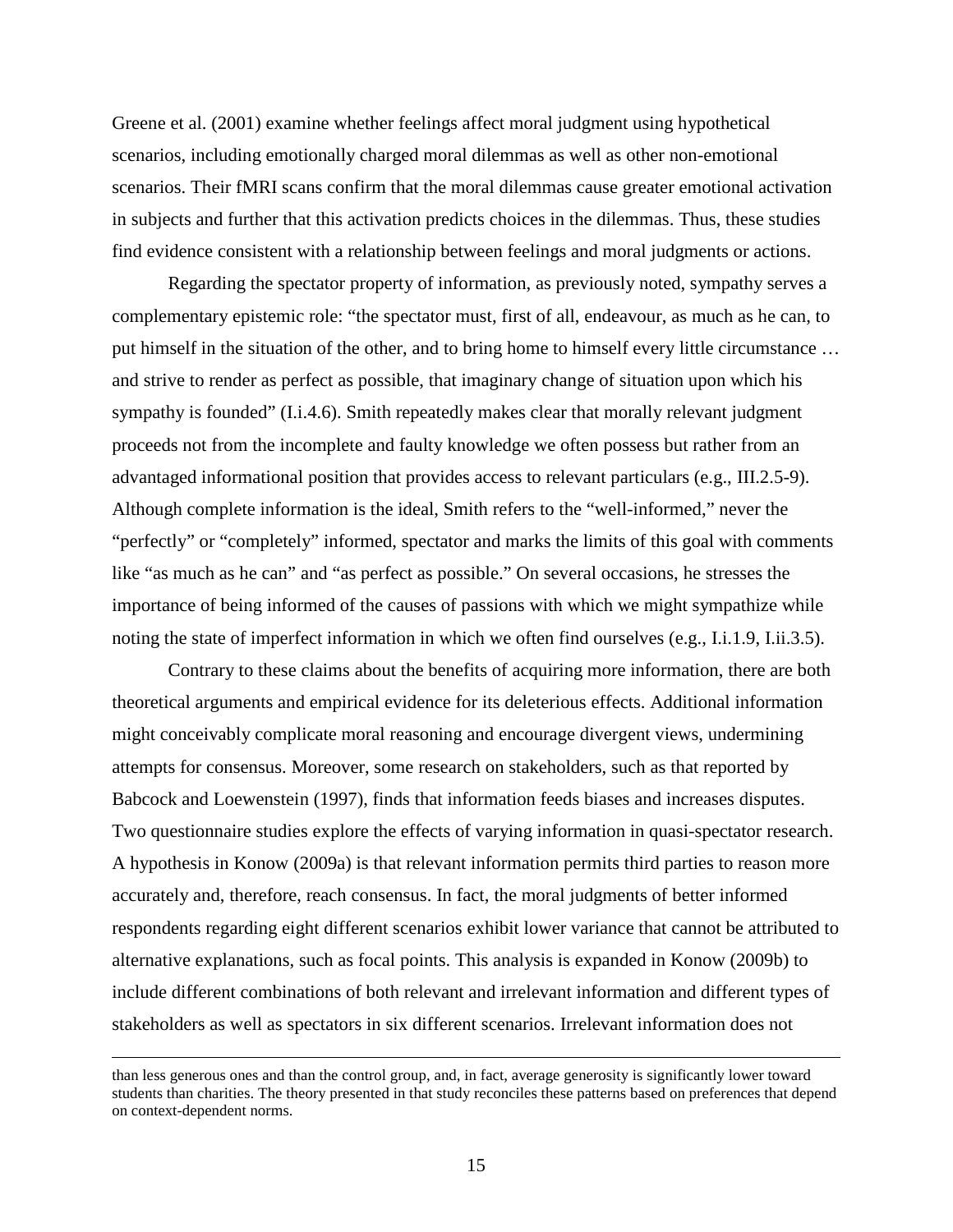contribute to moral consensus, but relevant information creates consensus among both spectators and stakeholders and even significantly reduces stakeholder bias. Thus, quasi-spectator research corroborates the benefits of relevant information for spectators and clarifies the need to distinguish different types of information and the different roles of spectators and stakeholders.

In light of variable impartiality, incomplete sympathy and imperfections of information, one seems justified in speaking of spectator*s* rather than *the* spectator. More often, though, Smith employs the singular, perhaps, in part, because of his focus on the reflexive and personal use of spectator perspective by the agent. Nevertheless, the real conditions Smith frequently illuminates are characterized by various imperfections that color individual moral judgment. Campbell refers to "the averaging out of differences between the reactions of spectators," which produces a "sort of moral consensus" (1971, p. 138). This characterization of spectatorship is implicit in the approach of quasi-spectator research and is consistent with the findings of the quasi-spectator studies that shed light on such claims, which I will now summarize.

First, minimal evidence of impartiality is that quasi-spectators judgments often differ from those of stakeholders given the bias of the latter. This has been confirmed in distribution experiments, e.g., Engelmann and Strobel (2004), and dictator games, e.g., the aforementioned Konow (2000) study that identified bias in stakeholders relative to spectators. Stronger evidence of the impartiality of quasi-spectators comes from a vignette study (Konow, 2009b), in which stakeholders have opposing interests. Since each is biased in his own (opposite) direction and away from the supposed impartial choice, the mean spectator choices should be intermediate to the mean choices of opposing stakeholders. That further prediction is confirmed in this study.

The above results are about average behavior. Another type of evidence comes from the dispersion in views. A potential concern with quasi-spectators is that they are insufficiently motivated to acquire or process relevant information about others and instead choose randomly or capriciously. On the other hand, stakeholders might exhibit higher variance in their judgments than spectators for at least two reasons: first, their interests are often opposed and, second, individual agents differ in the weight they attach to self-interest versus moral norms. Moreover, quasi-spectators should place greater value on the morally right choice; although their views might not align perfectly for various reasons, including those discussed above, there should be a much higher level of consensus in their choices. This latter conjecture is confirmed in studies of distributive preferences (Konow, Saijo and Akai, 2009) and reciprocal preferences (Croson and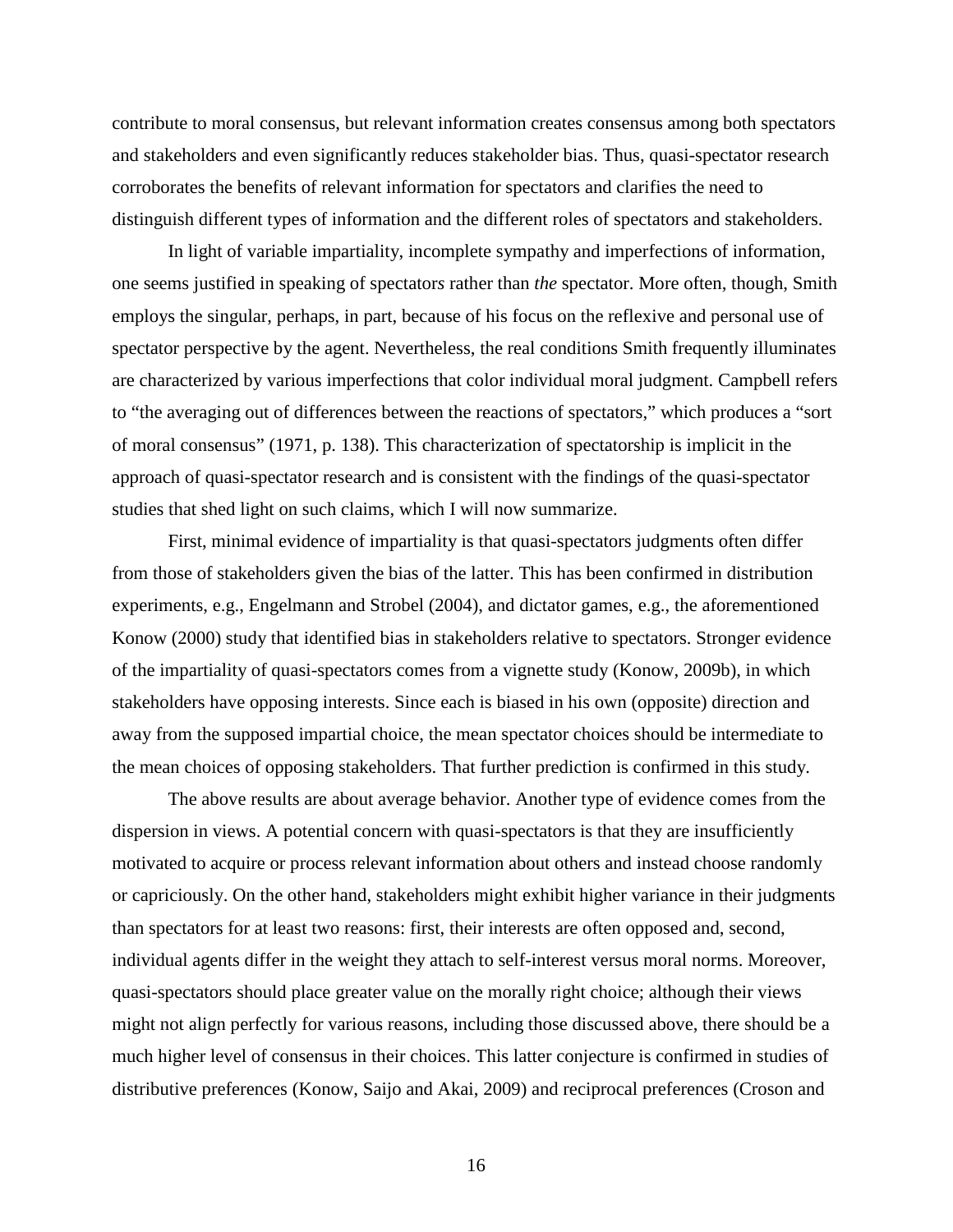Konow, 2009), which find significantly lower variance in spectator than stakeholder decisions.

Several other findings bolster confidence in the utility of quasi-spectator research. Stakeholders have been shown to act on the same moral values as quasi-spectators, even when the rules are more complicated, such as proportional rules of equity in Konow (2000), and even when multiple rules compete, as in Englemann and Strobel (2004) and Cappelen, Konow, Sørensen and Tungodden (2012). The latter study also reveals that, controlling for individual differences in the weight attached by stakeholders to self-interest, the decisions of stakeholders and spectators contain very similar levels of unexplained variance or "noise." The moral preferences of third parties are sufficiently strong that they are willing to incur material costs to enforce them on others, e.g., Fehr and Fischbacher (2004a,b), Kahneman, Knetsch and Thaler (1986), and Turillo et al (2002), and to incur psychic costs to contemplate them in complex but hypothetical scenarios, e.g., Huesch and Brady (2010) and Konow (2009a, b).

## **3.2 The tangled web of self-deception**

In the 2009 film "The Invention of Lying," a world is depicted in which people never lie to themselves or others. Were such honesty combined with unfettered access to morally relevant information, it is unclear what need that there would be for impartial spectators, at least for their epistemic function. People sometimes behave in self-interested ways (indeed, often brutally so, in the aforementioned film), but this is not due to a failure to understand what is right, but rather to an unwillingness to act on those morals because of unadulterated self-interest. An explanation for the need for an epistemic spectator role is the possibility of self-deception, specifically, the ability to alter one's beliefs about what is right in the direction of one's own selfish interests, which Smith termed self-deceit and is, in modern scholarship, often called a *self-serving bias*. Indeed, Fleischacker (2011) sees self-deception as critical to understanding not only the impartial spectator's role but Smith's moral philosophy as a whole. Self-deception has been an important topic in philosophy but it has also been prominent in modern social science research beginning with cognitive dissonance theory (e.g., Festinger, 1957).

Smith writes that "self-deceit, this fatal weakness of mankind, is the source of half the disorders of human life" (III.4.6). Modern research suggests Smith's estimate might be conservative: even under sterile laboratory conditions, which are least conducive to selfdeception, almost two-thirds of unfairness has been traced to such a bias (Konow, 2000). The experiment of Di Tella and Pérez-Truglia (2010) also finds a large self-serving bias, specifically,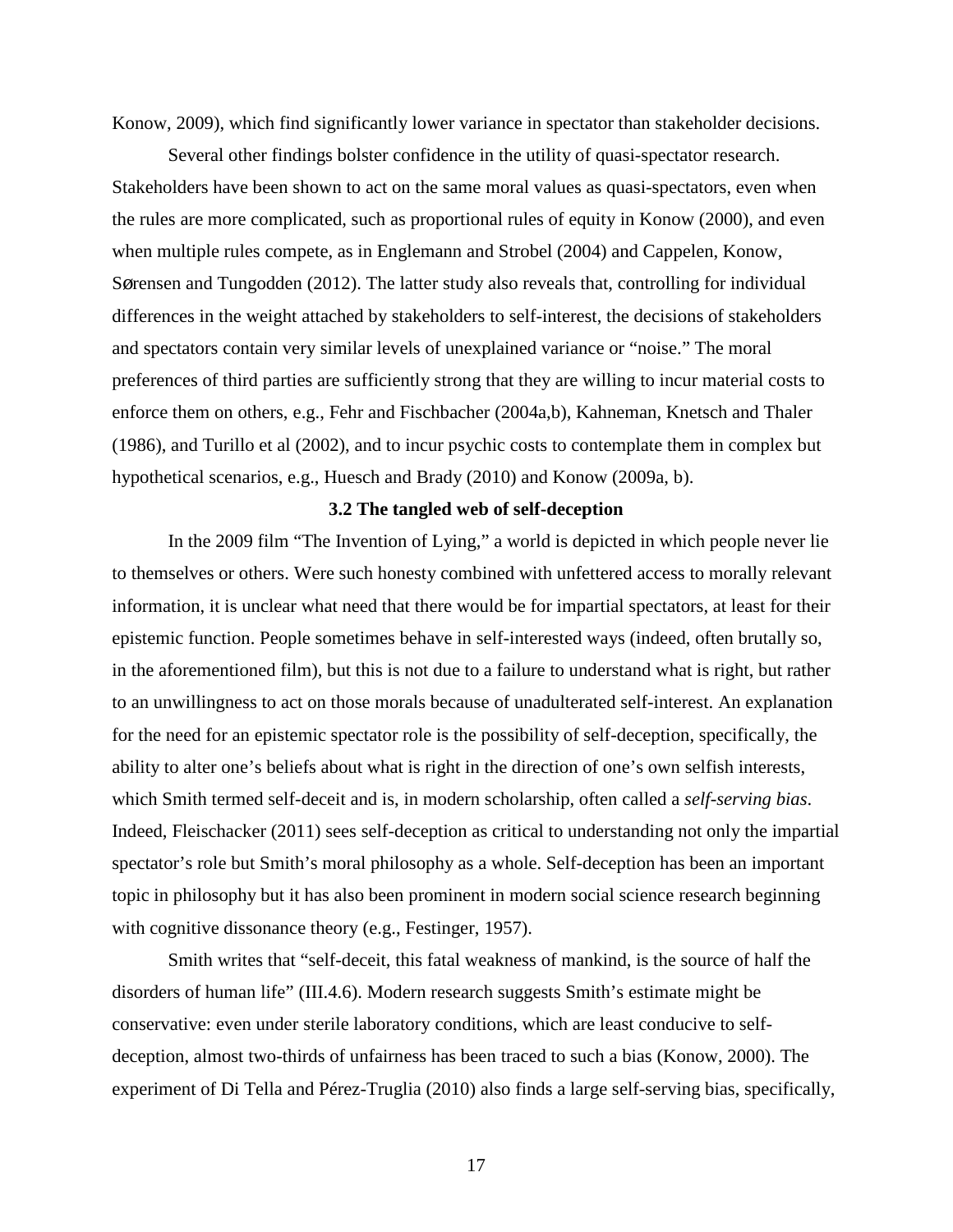subjects in that study act selfishly towards counterparts by distorting their beliefs about how selfishly the counterparts will behave towards them. Babcock and Loewenstein (1997) describe experimental and field studies showing that the self-serving bias significantly impacts bargaining behavior, impeding agreements and promoting impasse, such as with contract negotiations and in civil litigation. They also report that this bias is very tenacious, as demonstrated by various experimental attempts to dislodge it.

Is Smith's imagined spectator free of such self-deception? There are both philosophical and empirical grounds for hesitating to answer in the affirmative. This model, as we have discussed, involves looking inward not to one's sentiments but to one's sentiments if one were an imagined other person. Note that this is a kind of second order introspection, but introspection, just the same. Schwitzgebel (2008) makes an important and compelling argument, in my view, that introspection is generally highly unreliable in at least two ways: it sometimes yields no result and at other times the wrong result. In fact, there is evidence from social science experiments on moral decision-making of the latter: people have systematically biased beliefs about what is right. Since the impartial spectator is conjured by real agents, these considerations should leave us less than sanguine about the objectivity of the derived moral judgments.

Smith claims the impartial spectator is better informed than the agent, since the former considers the interests and perspectives of others. In forming the image, however, the spectator accesses the life experiences of the agent. This seems an improvement over theories of impartiality that rely on constraints on information, such as the Rawlsian veil of ignorance, that require withholding information that could create bias but that might, nonetheless, be necessary to render accurate moral judgments. Nevertheless, the experiences of the agent also limit the imagination of the spectator, as Weinstein (2006) points out. Recondite information might, at a minimum, be a source of error in the spectator's reasoning. Of particular concern, research on self-deception indicates that self-serving biases arise chiefly through the biased collection and recollection of information, e.g., Dunning, Meyerowitz and Holzberg (1989) and Thompson and Loewenstein (1992). Thus, agents, the progenitors of the spectator, might filter the information provided to the latter and affect the imagined correspondence in a biased manner.

Indeed, in ed. 1 of *TMS*, Smith expresses precisely these kinds of doubts and impugns even the spectator for self-deceit: after likening the spectator to a looking glass, he continues "unfortunately this moral looking-glass is not always a very good one. Common looking-glasses,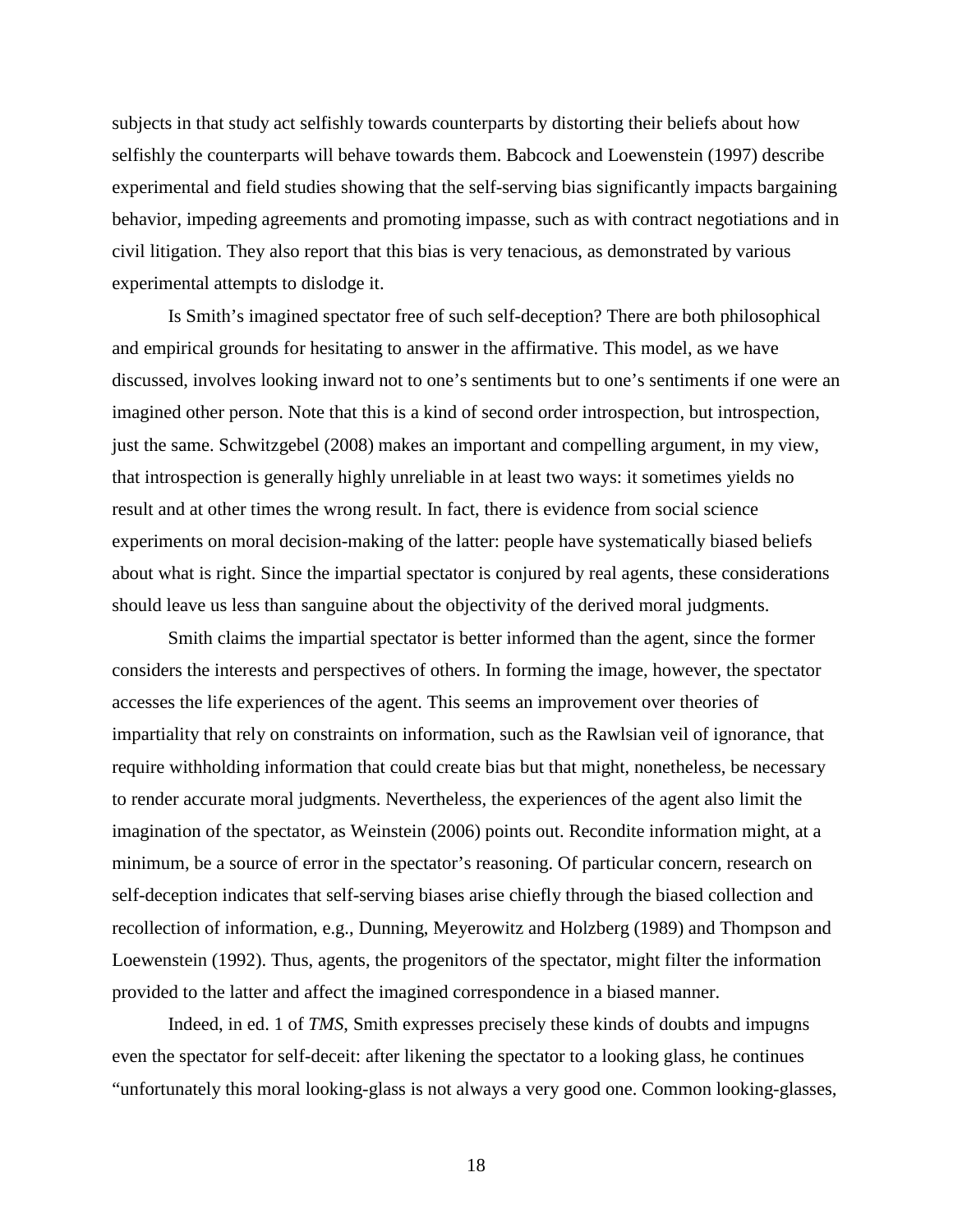it is said, are extremely deceitful, and … conceal from the partial eyes of the person many deformities which are obvious to every body besides. But there is not in the world such a smoother of wrinkles as is every man's imagination, with regard to the blemishes of his own character" (III.1.5n). This passage was dropped, however, from later editions, which, combined with his treatment of the spectator and of self-deceit as a whole, suggests to me that he viewed the impartial spectator, on balance, as a positive force against self-deception.

In addition to the impartial spectator, Smith mentions the real spectator, i.e., a genuine third party who observes and judges the conduct of others.<sup>[10](#page-20-0)</sup> To be sure, the real spectator is not as prominent a feature in *TMS* as the imagined spectator, and Smith uses this exact term only three times in that book, all in Part III. Nevertheless, he often refers to real spectators in other words (e.g., III.2.15-24 and III.3.22-24), sometimes relating them to the impartial spectator. For example, when writing on gratitude and resentment, he states that feelings "seem proper and are approved of, when the heart of every impartial spectator entirely sympathizes with them, when every indifferent by-stander entirely enters into, and goes along with them" (II.i.1.7).

Real spectators are explicitly mentioned jointly with the imagined spectator as the voices that are unwisely ignored by a person who lacks self-command (III.3.26). The most detailed discussion of the real spectator, however, is a passage in which Smith acknowledges the kinds of limitations of the imagined spectator discussed above: "In solitude, we are apt to feel too strongly whatever relates to ourselves: we are apt to over-rate the good offices we may have done, and the injuries we may have suffered: we are apt to be too much elated by our own good, and too much dejected by our own bad fortune. The conversation of a friend brings us to a better, that of a stranger to a still better temper. The man within the breast, the abstract and ideal spectator of our sentiments and conduct, requires often to be awakened and put in mind of his duty, by the presence of the real spectator: and it is always from that spectator … that we are likely to learn the most complete lesson of self-command" (III.3.38). Here Smith addresses the effects of the self-serving bias, including the biased processing of information, and the role of the real spectator in correcting that bias and prompting the agent to greater objectivity and purer motives. Moreover, Smith writes that the less personal the relationship between agent and real spectator, the more effective the intervention of the latter. Indeed, Schram and Charness (2011)

<span id="page-20-0"></span> $10$  See Brown (1994) for a thoroughgoing discussion of different voices in Smith's writings. In addition, this work presents a novel take on the so-called "Adam Smith problem," i.e., the ostensible conflict between view of morality in *TMS* and of self-interest in Smith's *The Wealth of Nations* (see also Brown, 2009).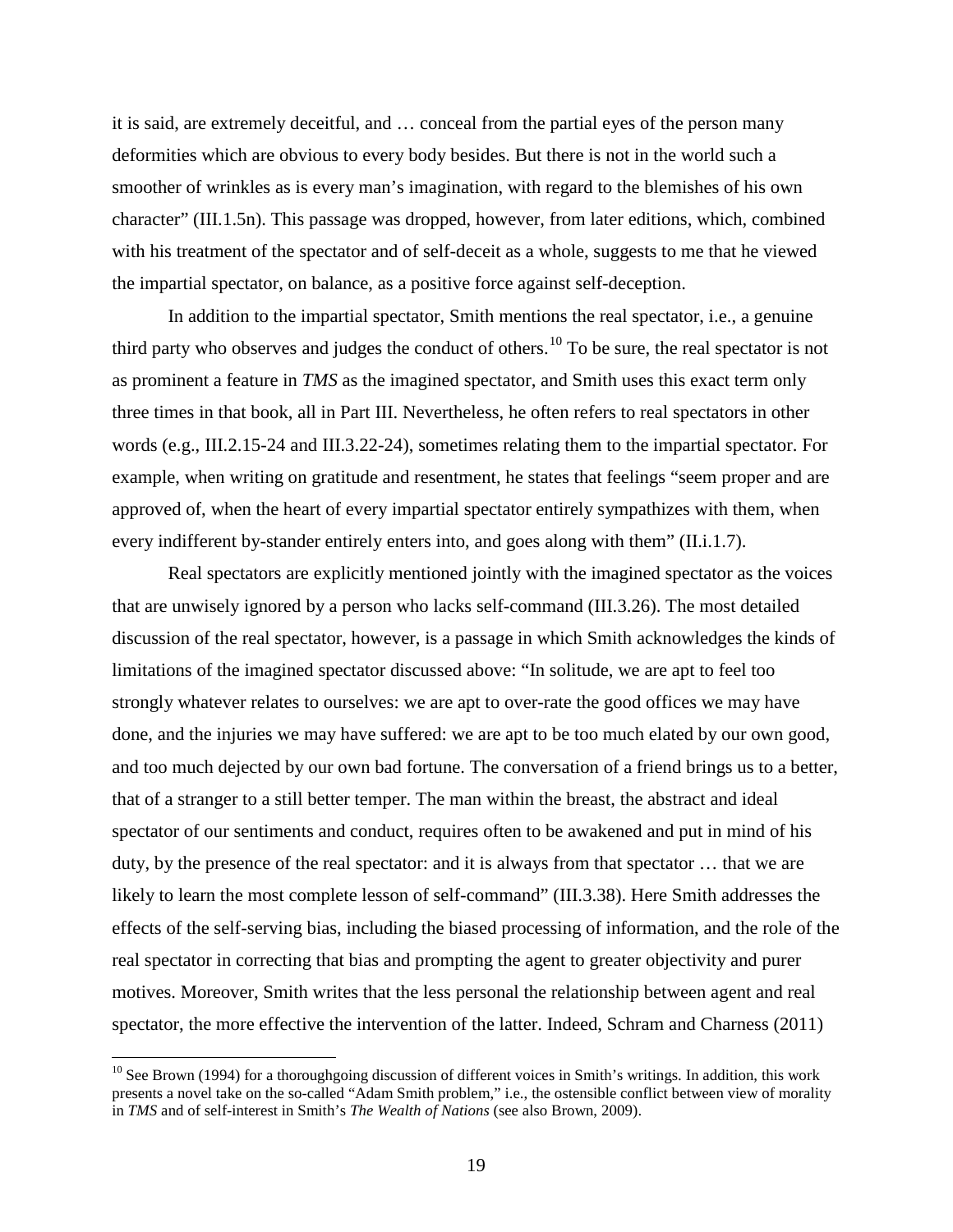show experimentally that even the advice of anonymous spectators can influence agent behavior.

Some commentary on Smith has cast the real spectator in a negative light (e.g., Raphael, 2007). This can be traced to a narrow reading of the first explicit mention of the real spectator in *TMS*, where Smith was attempting in later editions to address a criticism of his theory as presented in the first edition. Specifically, a potential problem of his impartial spectator is this: if the conscience that guides the imagined spectator is a product of society, how is it that the conscience sometimes opposes the judgment of society, as we can observe it sometimes does? Smith's response involves distinguishing the imagined spectator from the morally superior "allseeing Judge of the world, whose eye can never be deceived, and whose judgments can never be perverted" (III.2.33).<sup>[11](#page-21-0)</sup> Smith writes at great length in *TMS* on the natural harmony between Nature and the moral values fostered through socialization. In countering this challenge to his theory, however, he devotes two paragraphs to introducing the possibility of occasional tension between these forces. In such cases, the imagined spectator seems to be torn between the real spectators, whose views normally concur with his own, and a higher authority: "The supposed impartial spectator of our conduct seems to give his opinion in our favour with fear and hesitation; when that of all the real spectators, when that of all those with whose eyes and from whose station he endeavours to consider it, is unanimously and violently against us" (III.2.32). Thus, this problem arises not because of some deficiency specific to real spectators, but rather because of Smith's attempt to explain how both real and even imagined spectators might at times be at odds with the higher moral authority. Indeed, all three passages explicitly mentioning the real spectator imply that the views of imagined and real spectators are typically aligned.

Both real and imagined spectators sometimes err, but Smith views both types of spectators as usually accurate and mutually consistent resources whose moral judgments dominate those of the agent. The largest share of *TMS* treats individual judgment and behavior, and, therefore, the frequent reflexive use of the imagined spectator might be viewed, at least in part, as a practical matter: that individuals would constantly consult literal third parties regarding every action with potential moral implications is blatantly infeasible. The impartial spectator, on the other hand, is a guide that not only can be summoned at almost any moment but also one that

<span id="page-21-0"></span><sup>&</sup>lt;sup>11</sup> What Smith considers this higher authority to be (for example, whether he is referring to God) is a contentious point among Smith scholars (e.g., see Clarke, 2007, Hill, 2001, and Otteson, 2002). I will not enter into this debate, as this is a wide-ranging question beyond the scope of this paper and one that arises here only in the context of our chief concern with comparing Smith's imagined and real spectators.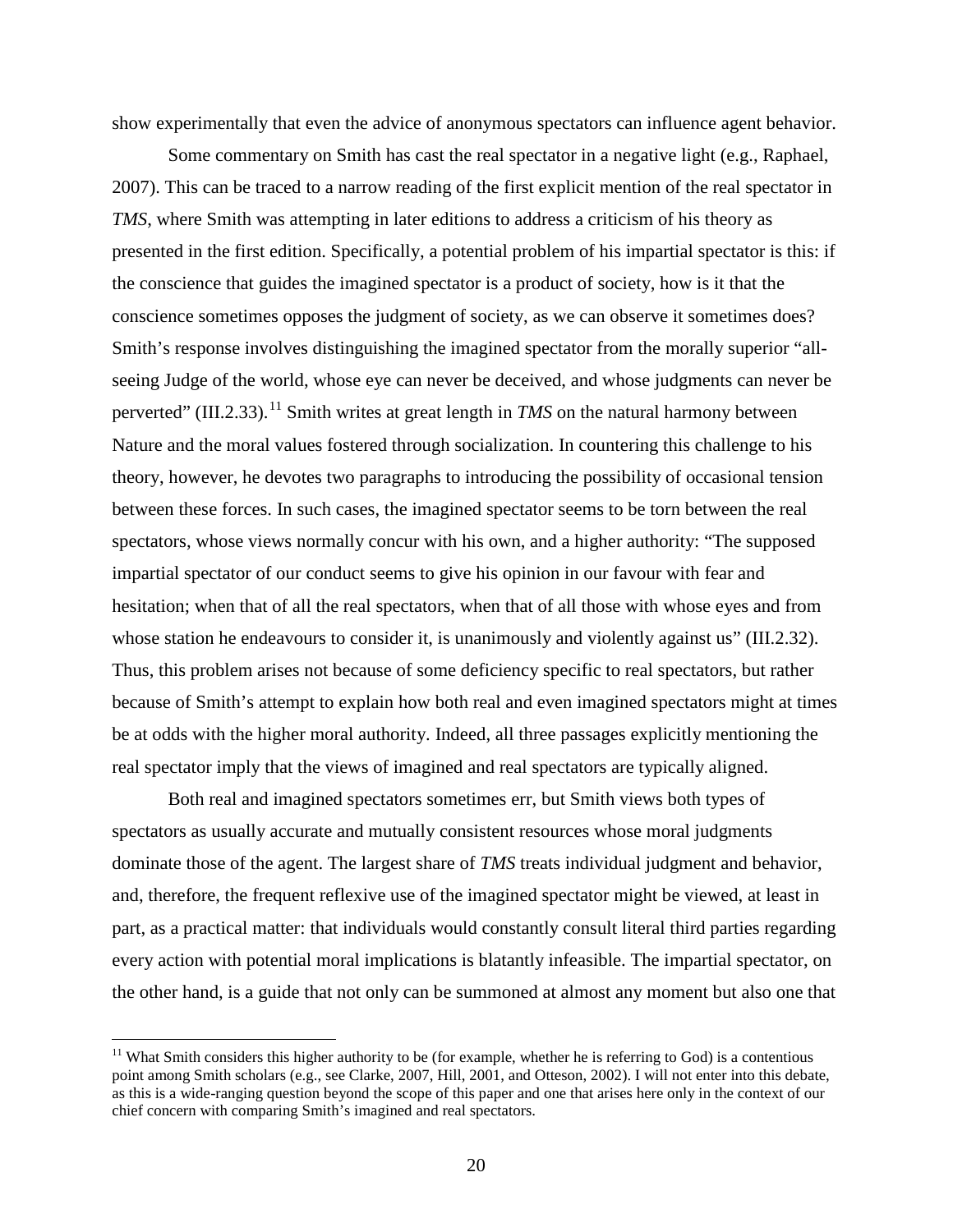does not always require conscious deliberation, when it influences the agent through conscience.

Consider, though, a different purpose for spectators, viz., that of distilling empirically the moral sense and its rules. This is the epistemic exercise in moral philosophy to which Smith refers and is of interest to many modern social scientists as an aid to both descriptive analysis and policy design. What kind of spectator might we want in light of the limitations raised above? I will argue that an answer to this question, which builds on materials Smith provides, is the quasi-spectator approach. The impartial spectator, which the agent imagines for application to his own behavior, is, as discussed, subject to self-serving biases. Consider, instead, a real spectator modeled on the three aforementioned properties of the imagined spectator but who affects the circumstances of others but not himself. This person has no salient personal (e.g., material or reputational) stake, so that any tendency for self-interest to insinuate itself into his judgment (e.g., through projection of his interests on others) and to cause a self-serving bias is sharply attenuated. In addition, this person has liberal access to information that might be relevant to judging conduct and character. In the absence of personal stakes, the process of sorting relevant information from irrelevant information should not be sullied. Sympathy motivates this spectator's desire to commit resources to the acquisition of information, including about the interests and feelings of affected parties, and to expend mental effort processing the facts with respect to the imagined spectator imbedded in him. This person is neither omniscient, because of cognitive limitations and the practical impossibility of acquiring of all relevant information, nor infallible, given potential residual effects of individual interests and insufficient sympathy. Nevertheless, the judgment of this spectator should be superior to that of the imagined one the agent applies to himself: in both cases, the spectator's judgment actually impacts someone, so both are morally motivated, but the difference in personal stakes implies a difference in potential bias. This real spectator is an agent, but one lacking personal stakes in the decision, whereas the imagined spectator is tied to a stakeholding agent, such that, even if we can get past the direct expression of the agent's interests and access his impartial spectator, applying the spectator to oneself creates openings for the aforementioned self-serving biases.

Is there something even better than this type of real spectator? I would say, yes: lots of them. Although the quasi-spectator should dominate the (reflexively applied) imagined spectator in terms of self-serving bias, the former is not perfect, and his judgment is subject to noise. Thus, there is the straightforward statistical property that increasing the sample size bolters one's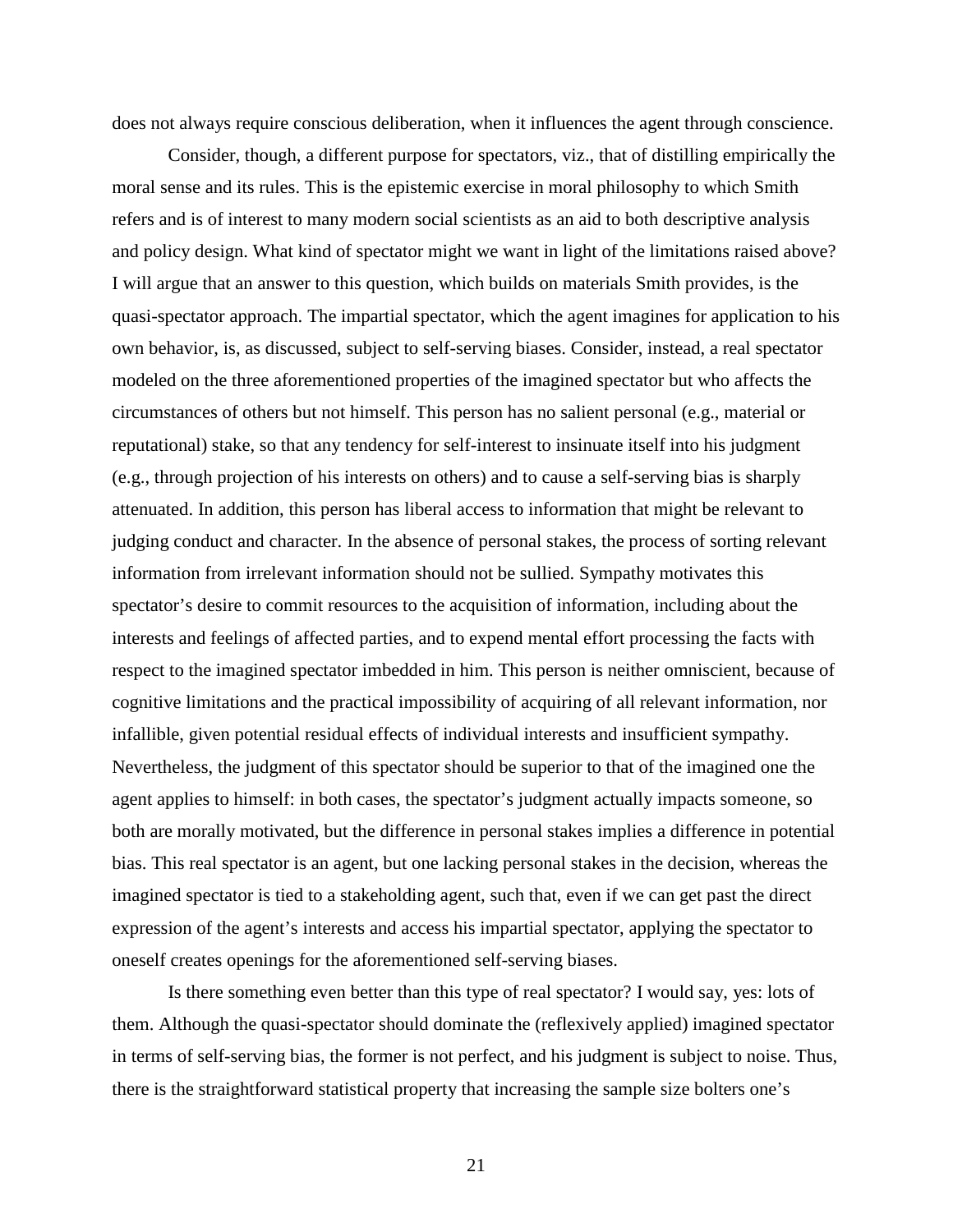confidence in conclusions based on such observations. There is also considerable empirical research on decisions involving groups that indicates the possibility of more balanced processes and outcomes than with individuals alone, based partly on informational grounds.<sup>[12](#page-23-0)</sup> Of course, a well known criticism of ideal observer theories is that their informational conditions can never realistically be satisfied, as Zagzebski (2004) points out. But I am not faulting any version of spectators discussed here for failing to be omniscient: neither Smith's impartial spectator nor the quasi-spectator approach, in contrast to ideal observer theory, aspires to perfection. Rather, the claim is that, for the purpose of empirical analysis of moral preferences, the quasi-spectator approach builds and improves on alternative spectator models.

## **3.3 Moral rules**

Recall that one of Smith's two tasks for ethical inquiry concerns the contents of morality, that is, the particular conclusions or general rules that might emerge from the application of the other task, viz., his epistemic exercise. It is striking, though, how brief and even vague the treatment of this topic is in *TMS*, at least relative to other major contributions to moral philosophy. This is likely related to the fact that his theory is grounded in moral sentiments, rather than grand moral principles. As argued in previous sections of this paper, the existence of and search for moral rules are important both in Smith's moral philosophy and in quasi-spectator research. But as Fricke (2011) points out, even concerning the most important moral rules (the rules of justice), "Smith does not make the exact content of these rules very explicit."

Although descriptive detail is often sparse, Smith is quite clear about other aspects of these rules. Not only are they grounded in moral sentiments, as discussed thus far, but they are plural and not reducible to a single principle.<sup>[13](#page-23-1)</sup> Smith frequently refers in so many words to virtues, rules, principles and measures of conduct. These include prudence, courage, industry, and benevolence (VI) and prohibit killing, stealing and violating the rights of others (II.ii.2.2). Economics experiments using spectators corroborate the pluralism of the moral sentiments, e.g.,

<span id="page-23-0"></span> $12$  One type of evidence comes from research on deliberation, such as that reviewed in the Elster (1998) volume, a research agenda originally inspired by discourse theory (Habermas, 1983). This represents an alternate line of research into moral preferences, which, unlike the quasi-spectator model described here, involves sharing of information. Although these two approaches differ in various ways, it has been argued that they need not lead to contradictory conclusions and that they, and hybrid versions of them, might even be mutually enhancing (Konow, 2009b).

<span id="page-23-1"></span><sup>&</sup>lt;sup>13</sup> In the interests of brevity, I restrict my attention to these more limited claims and do not engage the larger debate about whether Smith was a universalist or a moral relativist. For stimulating and thoughtful perspectives, though, the reader is referred to Fleischacker (2005), Griswold (1999), Otteson (2002), Rasmussen (2008), Sen (2009), and Weinstein (2006).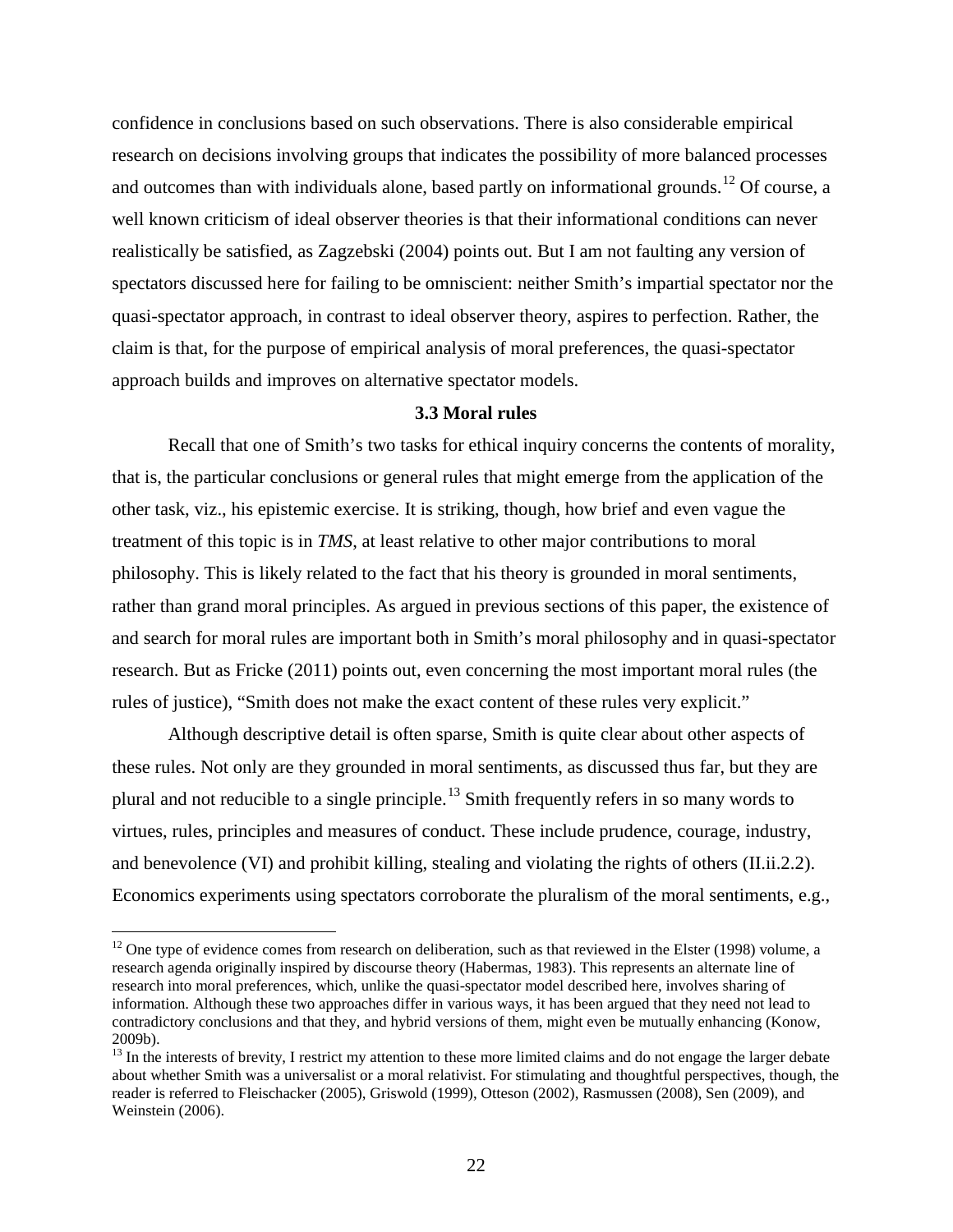the studies of Cappelen, Konow, Sørensen and Tungodden (2012) and Engelmann and Strobel (2004) point to multiple principles of distributive justice. Psychology studies, including those eliciting third party judgments, also support the descriptive accuracy of such *sentimentalist pluralism* in a variety of contexts, according to Gill and Nichols (2008).

According to Smith, there is an additional benefit of and justification for moral rules: they provide a means to cope with self-deception. Smith recognizes that applying moral rules requires complex interpretative decisions, as they "require so many modifications, that it is scarce possible to regulate our conduct entirely by regard to them" (III.6.9), a fact that widens the opening for self-serving application of them. Fleischacker (2011) argues that "rule-following is central to Smith's solution to self-deceit." Moral rules serve to help overcome this weakness by sanctioning such deviations: "Those general rules of conduct, when they have been fixed in our mind by habitual reflection, are of great use in correcting the misrepresentations of self-love" (III.4.12). Indeed, the most important rules, viz., the rules of justice, have absolute authority, according to Fricke (2011). Violation of these rules can be so harmful that Smith stresses the importance of habitual compliance with these, even when deviations might cause no harm, in order to avoid a slippery slope (III.6.10).

#### **4. CONCLUSIONS**

This paper has examined and contrasted the impartial spectator in Adam Smith's *The Theory of Moral Sentiments* and empirical methods that elicit third party moral judgments in recent social science research. I have argued that these two approaches have a number of attributes in common. These include the goal of deriving morality from a moral sense, predominant use of inductive methods for description but not to the exclusion of deduction and prescriptive analysis, a tension between self-interest and moral preferences in which selfdeception is often involved, grounding the epistemic exercise in the three properties of impartiality, information and a moral sense, a basis in the real and fallible moral judges embedded in real people rather than in views from hypothetical and idealized states, and an interest in deriving moral rules that are assumed to influence the behavior of agents in many situations. On the other hand, important differences between the two methods were discussed. These include differences in the relative importance of each of the aforementioned attributes in the methods. More fundamentally, though, Smith's impartial spectator is imagined and primarily employed reflexively to guide and motivate individual action, whereas the quasi-spectator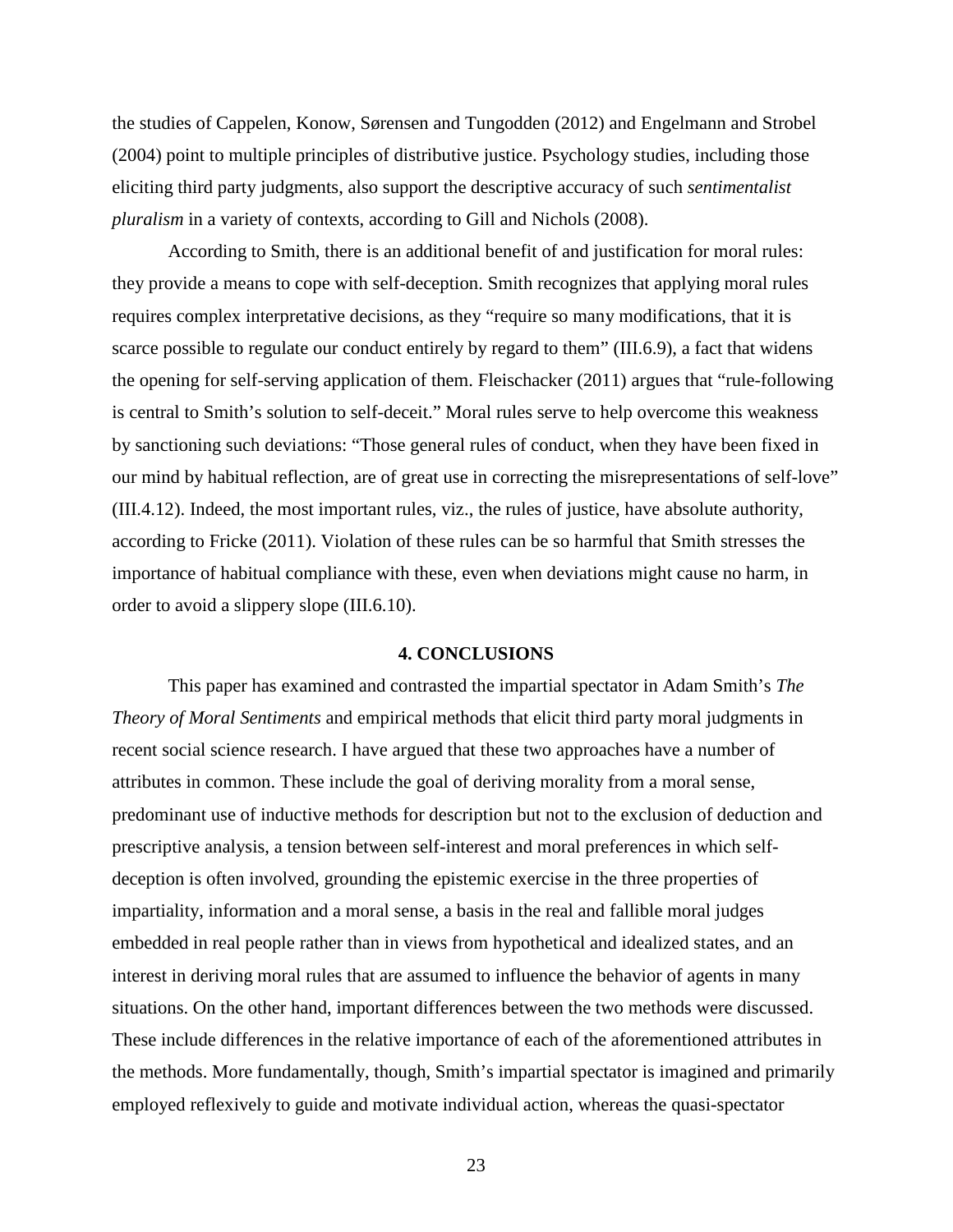method is based on multiple observations of the judgments or actions of real spectators toward other persons. I conclude with some thoughts about how research in economics and philosophy might benefit from further analysis of Smithian spectatorship and empirical spectator studies.

First, mounting evidence of the importance and complexity of moral motivation for economic activity has made it increasingly difficult for economists to justify their traditional position that economics be a value-free science (e.g., Robbins, 1932) or to sequester themselves behind a single normative criterion such as Pareto efficiency. The spectator-based theory of *TMS* offers valuable lessons for descriptive analysis of morals in economics and the other social sciences. For example, we have considered in this paper how Smith's impartial spectator bears similarities to, and sometimes has even exerted explicit influences on, recent empirical spectator methods, analysis of self-deception, and theories of dual-selves. I believe there are many other unexploited insights in *TMS* that can inspire and guide empirical spectator studies and descriptive theoretical work in economics. For instance, Smith provides a rich description of the extension of affections to, respectively, other individuals, one's society and the universe of persons (VI.2) that can inform empirical research on moral views about the appropriate reference group, e.g., should fairness apply only to one's own countrymen or also to foreigners? Here quasi-spectators could provide insights into more objective views of how these questions should be resolved. As another example, Smith's treatment of the relationship between moral sentiments and custom and culture (V.2) seems to support a view of universal moral sentiments that permit some variability in their implications for conduct due to a dependence on context, including culture. Despite the recent growth of research into moral preferences and culture (e.g., Henrich, et al., 2004), there has been almost no quasi-spectator analysis in this area. An exception is the experimental study of Konow, Saijo and Akai (2009), which finds the same fairness preferences among US and Japanese quasi-spectators but different behavior between stakeholders in the two groups due to differences in the willingness to act on fairness. There are many other similar opportunities, including for quasi-spectator studies inspired by Smith's analysis of the relationship between morals and happiness (VI.1) and of the role of moral rules in overcoming pitfalls created by self-deception (III.4).

Second, many claim that descriptive analysis of morality is relevant to philosophical ethics and normative economics (see section 1.2 of this paper). In philosophy, the connection between descriptive and prescriptive ethics is a contentious matter. For instance, deontologists,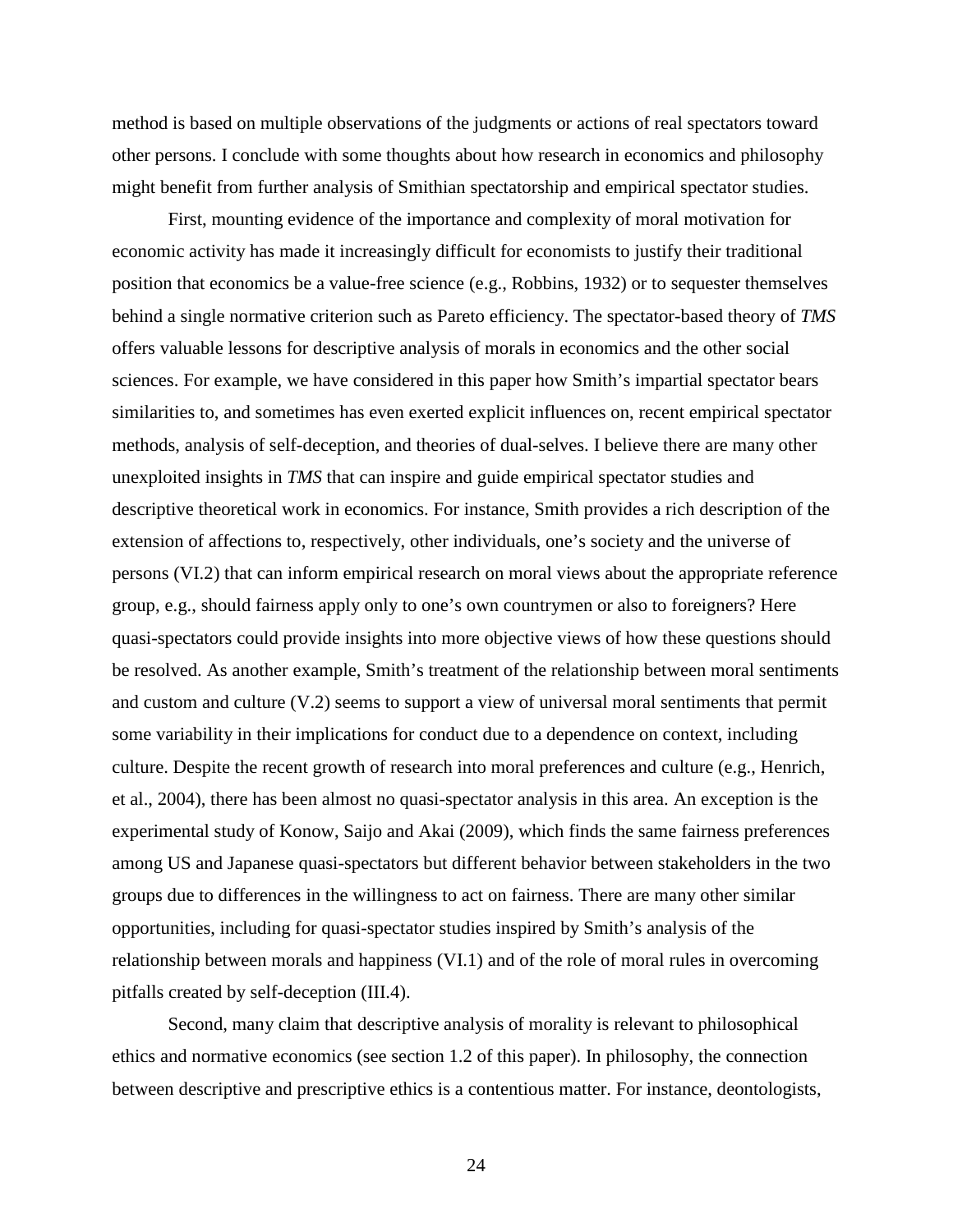who include Kantians, oppose judging choices based on their consequences, and most (although not all) are hostile to grounding normative ethics on actual states, including the state of moral values. Other schools of thought, however, are open to, or even embrace, such a link. This claim is least controversial for empiricist schools such as Smith's (on this, see Campbell 1971, Griswold 1999, and Sen 2009). In addition, most of normative economics derives from consequentialism, the philosophical tradition that evaluates the morality of choices based on their consequences. A straightforward consequentialist argument for the study of descriptive ethics is based on the "ought implies can" claim: actual moral values often constrain choices or mediate their effects on the ultimate good, whatever one holds that to be.<sup>[14](#page-26-0)</sup> For example, suppose a social planner is utilitarian, but workers are egalitarian and willing to strike if pay is sufficient unequal: the latter fact both alters and potentially constrains the compensation scheme that maximizes the planner's social welfare. Understanding manifested morality, therefore, is not only relevant for normative economics but also for economic policy (see Hausman and McPherson, 1993).

Note, however, that any arguments in favor of the relevance of descriptive ethics for prescriptive ethics *in principle* surely depend on the quality of the former *in practice*. In this regard, I have sought to demonstrate that recent empirical research on moral preferences, in particular, that involving quasi-spectators, represents a constructive advance. Evidence has been presented that this method reduces the effects of self-interest and self-deception and facilitates the inference of moral rules. There are multiple paths to establishing a descriptive/prescriptive link, but let me conclude with some thoughts on one strategy that shares many elements with Smith's approach. Gill and Nichols (2008) advocate for what they call sentimentalist pluralism, which holds that commonsense moral judgments are based on moral sentiments and guided by a plurality of moral rules, consistent with the interpretation of Smith presented in this paper. Further, they argue for normative sentimentalism, i.e., the view that the emotions are a proper ground for morality, which they trace to classical sentimentalism. Pointing to recent empirical work on moral judgment, they conclude that alternate approaches leave us "saddled with normative consequences virtually no one is willing to accept," whereas sentimentalist pluralism

<span id="page-26-0"></span><sup>&</sup>lt;sup>14</sup> Many other approaches to normative ethics are related to descriptive analysis. Moral realism maintains that moral claims are reducible to matters of objective fact, whereas ethical subjectivism holds that such claims are about the attitudes of real people. Much of modern virtue ethics, the school that traces its lineage to Aristotle, is *naturalistic*, i.e., endorses the view that morality is grounded in nature and subject to scientific investigation. The capabilities approach (e.g., see Nussbaum and Sen, 1993), a philosophical framework that stresses freedom to pursue what one has reason to value (and relates to the Aristotelian concept of flourishing), was developed with empirical measures of what it claims to be of value.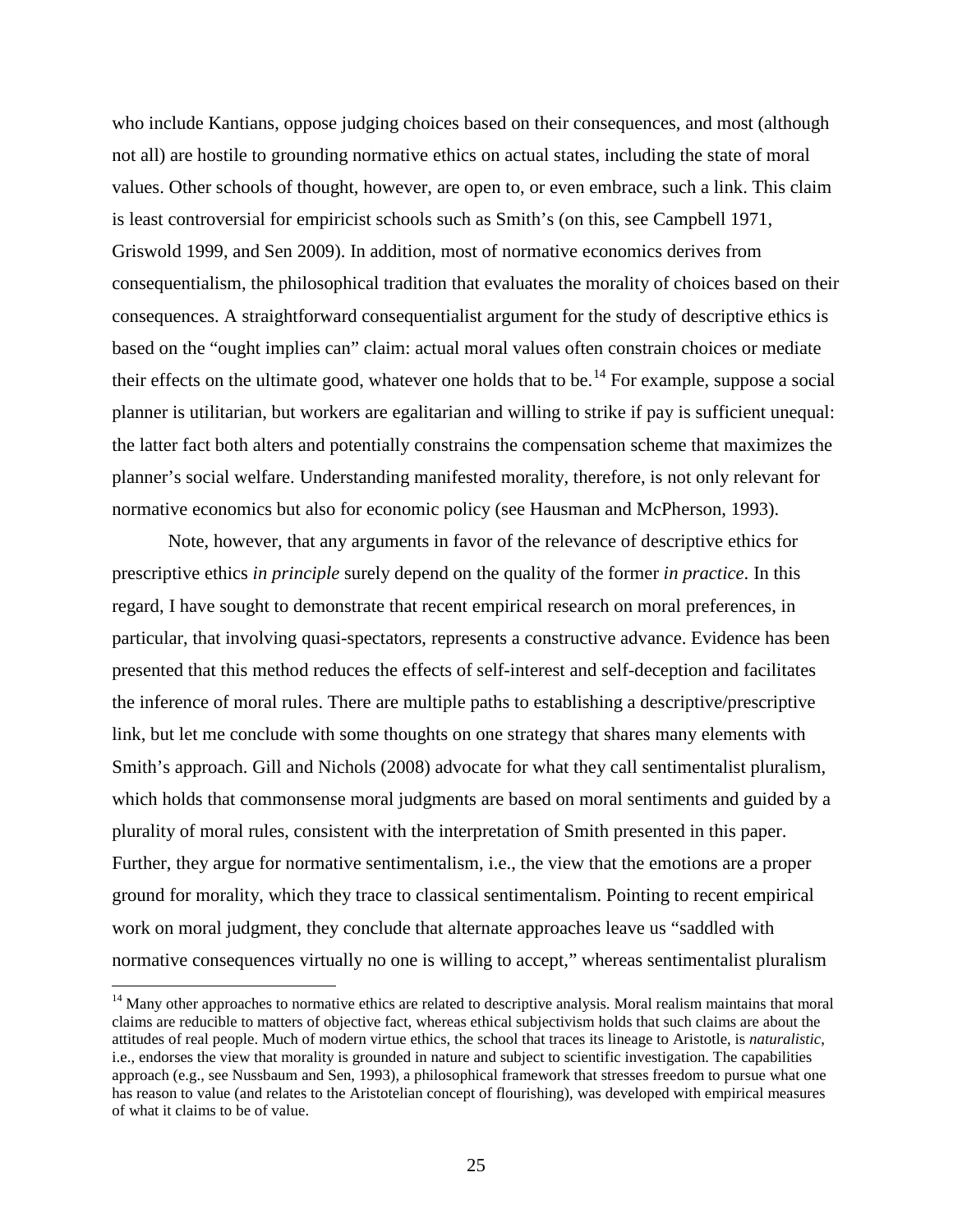is "the most initially promising response to these findings." Nevertheless, they do not work out the meta-ethical foundations for normative sentimentalism or address many of the arguments against it. Thus, future work for philosophers sympathetic to this approach could be to take on these challenges, in part by reference to empirical findings of quasi-spectator studies and the strength of that method in identifying impartial moral judgments.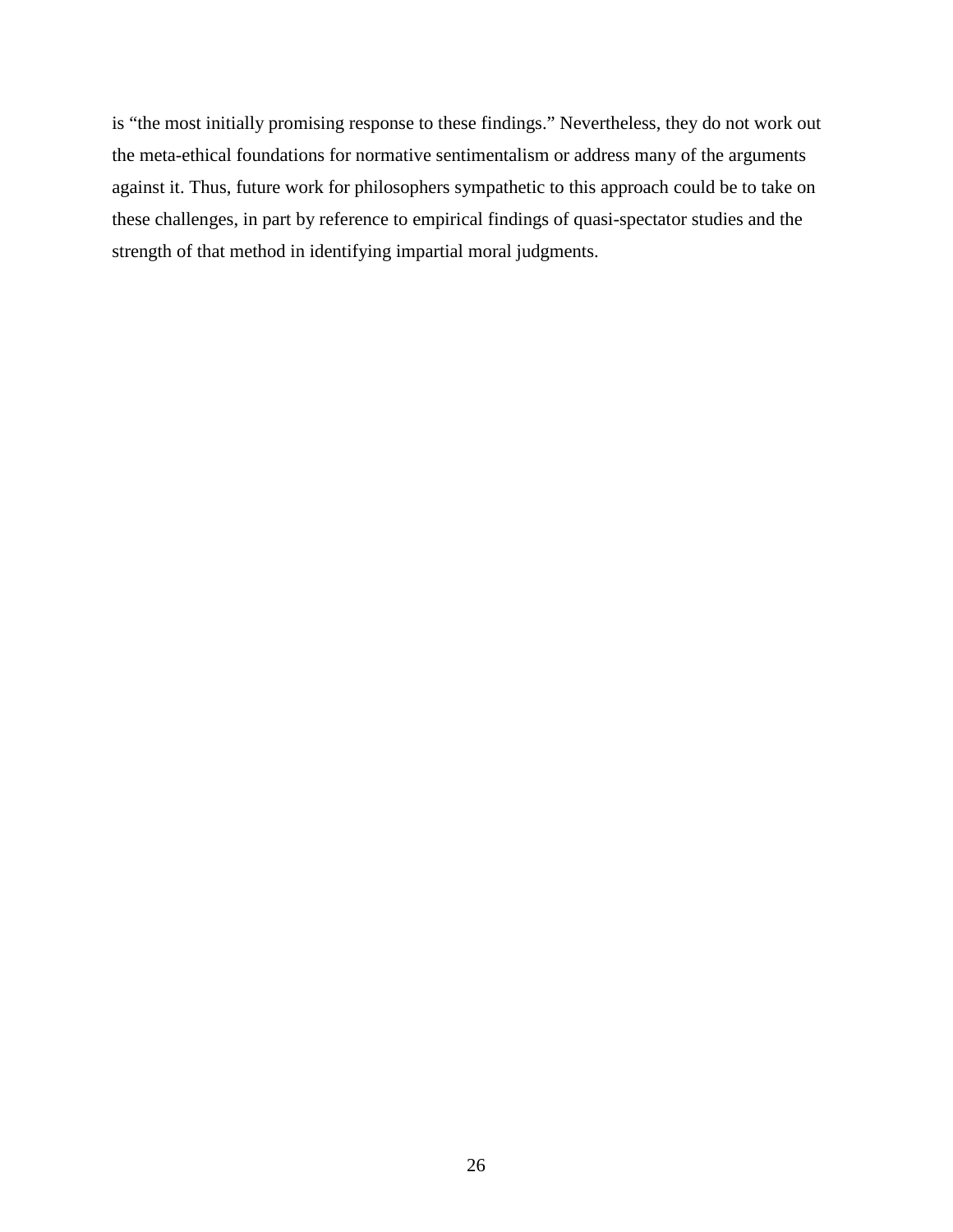## **REFERENCES**

- Aguiar, F., A. Becker and L. Miller 2010. Whose impartiality? An experimental study of veiled stakeholders, impartial spectators and ideal observers. *Jena Economic Research Papers* #2010-040.
- Amiel, Y., F.A. Cowell and W. Gaertner 2009. To be or not to be involved: a questionnaire-experimental view on Harsanyi's utilitarian ethics. *Social Choice and Welfare* 32: 299-316.
- Ashraf, Nava, Camerer, Colin, and Loewenstein, George (2005). "Adam Smith, Behavioral Economist." *Journal of Economic Perspectives* 11 (Summer): 109-26.
- Babcock, L. and G. Loewenstein 1997. Explaining bargaining impasse: the role of self-serving biases. *Journal of Economic Perspectives* 11: 109-26.
- Becchetti, L., G. Degli Antoni, S. Ottone and N. Solferino 2012. Whose impartiality? An experimental study of veiled stakeholders, impartial spectators and ideal observers. *Jena Economic Research Papers* #2010-040.
- Bolton, G. and A. Ockenfels 2000. ERC: a theory of equity, reciprocity, and competition. *American Economic Review* 90 (1): 166-193.
- Broadie, A. 2006. Sympathy and the impartial spectator. In *The Cambridge Companion to Adam Smith*, ed. K. Haakonssen, 158-188. Cambridge, UK: Cambridge University Press.
- Brown, V. 1994. *Adam Smith's Discourse: Canonicity, Commerce and Conscience*. London: Routledge.
- Brown, V. 2009. Agency and discourse: revisiting the Adam Smith problem. In *Elgar Companion to Adam Smith*, ed. J.T. Young, 52-72. Cheltenham, UK: Edward Elgar.
- Campbell, T.D. 1971. *Adam Smith's Science of Morals*. Totowa, NJ: Rowman and Littlefield.
- Cappelen, A., J. Konow, E. Sørensen and B. Tungodden 2012. Just luck: an experimental study of fairness and risk taking. Resubmitted to the *American Economic Review*.
- Cappelen, A., R. Luttens, E. Sørensen and B. Tungodden 2011. Fairness in bankruptcy situations: an experimental study. Norwegian School of Economics and Business Administration, mimeo.
- Charness, G., R. Cobo-Reyes and N Jiménez 2008. An investment game with third-party intervention. *Journal of Economic Behavior and Organization* 68 (1): 18-28.
- Charness, G. and M. Rabin 2002. Understanding social preferences with simple tests. *Quarterly Journal of Economics* 117 (3): 817-869.
- Chavanne, D., K. McCabe and M.P. Paganelli 2010a. Redistributive justice entitlements and inequality in a third-party dictator game. *SSRN eLibrary* http://ssrn.com/abstract=1534934.
- Chavanne, D., K. McCabe and M.P. Paganelli 2010b. Shared experience and third-party decisions: a laboratory result. *SSRN eLibrary* http://ssrn.com/abstract=1534942.
- Clarke, P. 2007. Adam Smith, religion and the Scottish Enlightenment. In *New Perspectives on Adam Smith's The Theory of Moral Sentiments*, eds. Geoff Cockfield, Ann Firth, and John Laurent, 47-65. Northampton, MA: Edward Elgar.
- Cockfield, Geoff, Ann Firth, and John Laurent (eds.) 2007. *New Perspectives on Adam Smith's The Theory of Moral Sentiments*. Northampton, MA: Edward Elgar.
- Coffman, L.C. (forthcoming). Intermediation reduces punishment (and reward). *American Economic Journal: Microeconomics*.
- Croson, R. and J. Konow 2009. Social preferences and moral biases. *Journal of Economic Behavior and Organization* 69 (3): 201-212.
- Dickenson, D.L. and J. Tiefenthaler 2002. What is fair? Experimental evidence. *Southern Economic Journal* 69: 414-428.
- Di Tella, R. and R. Pérez-Truglia 2010. Conveniently upset: avoiding altruism by distorting beliefs about others. *NBER Working Paper* http://www.nber.org/papers/w16645.
- Dufwenberg, M. and G. Kirchsteiger 2004. A theory of sequential reciprocity. *Games and Economic Behavior* 47(2): 268-298.
- Dunning, D., J.A. Meyerowitz and A.D. Holzberg 1989. Ambiguity and self-evaluation: the role of idiosyncratic trait definitions in self-serving assessments of ability. *Journal of Personality and Social Psychology* 57: 1082-1090.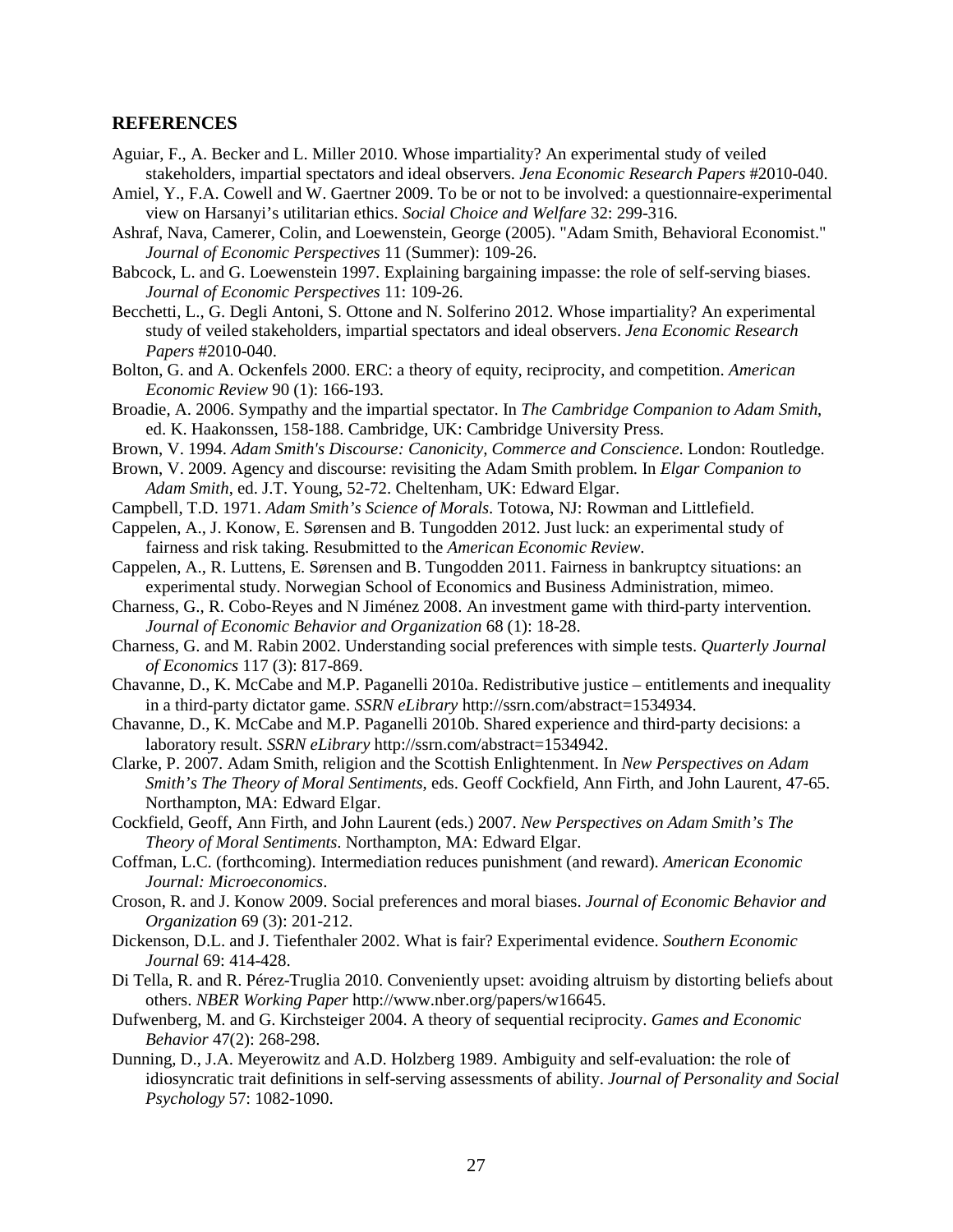Elster, J. 1998. *Deliberative Democracy*. Cambridge, MA: Cambridge University Press.

- Engelmann, D. and M. Strobel 2004. Inequality aversion, efficiency, and maximin preferences in simple distribution experiments. *American Economic Review* 94 (4): 857-869.
- Falk, A. and U. Fischbacher 2006. A theory of reciprocity. *Games and Economic Behavior* 54 (2): 293- 315.
- Fehr, E. and U. Fischbacher 2004a. Social norms and human cooperation. *Trends in Cognitive Sciences* 8 (4): 1364-1366.
- Fehr, E. and U. Fischbacher 2004b. Third party punishment and social norms. *Evolution and Human Behavior* 25: 63-87.
- Fehr, E. and K.M. Schmidt 1999. A theory of fairness, competition and cooperation. *Quarterly Journal of Economics* 114 (3): 817-868.
- Festinger, L. 1957. *A Theory of Cognitive Dissonance*. Stanford: Stanford University Press.
- Firth, A. 2007. Adam Smith's moral philosophy as ethical self-formation. In *New Perspectives on Adam Smith's The Theory of Moral Sentiments*, eds. Geoff Cockfield, Ann Firth, and John Laurent, 106- 123. Northampton, MA: Edward Elgar.
- Fleischacker, S. 1991. Philosophy in moral practice: Kant and Adam Smith. *Kant Studien* 82: 249-269.
- Fleischacker, S. 1999. *A Third Concept of Liberty: Judgment and Freedom in Kant and Adam Smith*. Princeton: Princeton University Press.
- Fleischacker, S. 2005. Smith und der Kulturrelativismus. In *Adam Smith Als Moralphilosoph* eds. Fricke, Christel, and Schütt, Hans-Peter, 100-127. Berlin, New York: Walter de Gruyter, Inc.
- Fleischacker, S. (2011). True to ourselves? Adam Smith on self-deceit. *Adam Smith Review* 6: 75-92. Forman-Barzalai, F. 2005. Sympathy in space(s). *Political Theory* 33 (2): 189-217.
- Fricke, C. (2011). Adam Smith and 'the most sacred rules of justice.' *Adam Smith Review* 6: 46-74.
- Fricke, Christel, and Schütt, Hans-Peter (2005). *Adam Smith Als Moralphilosoph*. Berlin, New York: Walter de Gruyter, Inc.
- Fudenberg, D. and D. Levine 2006. A dual-self model of impulse control. *American Economic Review* 96 (5): 1449-1476.
- Gaechter, S. and A. Riedl 2006. Dividing justly in bargaining problems with claims. *Social Choice and Welfare* 27 (3): 571-594.
- Gaertner, W., J. Jungeilges and R. Neck 2001. Cross-cultural equity evaluations: a questionnaireexperimental approach. *European Economic Review* 45: 953-963.
- Gill, M.B. and S. Nichols 2008. Sentimentalist pluralism: moral psychology and philosophical ethics. *Philosophical Issues* 18: 143-163.
- Göçmen, D. 2007. *The Adam Smith Problem: Human Nature and Society in The Theory of Moral Sentiments and The Wealth of Nations*. London, New York: Tauris Academic Studies.
- Greene, J.D., R.B. Sommerville, L.E. Nystrom, J.M. Darley and J.D. Cohen. An fMRI investigation of emotional engagement in moral judgment. *Science* 293: 2105-2108.
- Griswold, C.L. 1999. *Adam Smith and the Virtues of Enlightenment*. Cambridge, UK: Cambridge University Press.
- Griswold, C.L. 2006. Imagination: morals, science, and arts. In *The Cambridge Companion to Adam Smith*, ed. K. Haakonssen, 22-56. Cambridge, UK: Cambridge University Press.
- Haakonssen, K. 2006. *The Cambridge Companion to Adam Smith*. Cambridge, UK: Cambridge University Press.
- Habermas, J. 1983 [1990]. *Moral Consciousness and Communicative Action.* Trans. Christian Lenhardt and Shierry Weber Nicholson. Cambridge, MA: MIT press.
- Hanley, Ryan Patrick (2008). "Enlightened Nation Building; the 'Science of the Legislator' in Adam Smith and Rousseau." *American Journal of Political Science* 52 (April): 219-34.
- Harbaugh, W.T., U. Mayr and D.R. Burghart 2007. Neural responses to taxation and voluntary giving reveal motives for charitable donations. *Science* 316: 1622-1625.
- Hausman, D.M. and M.S. McPherson 1993. Taking ethics seriously: economics and contemporary moral philosophy. *Journal of Economic Literature* 31(2): 671-731.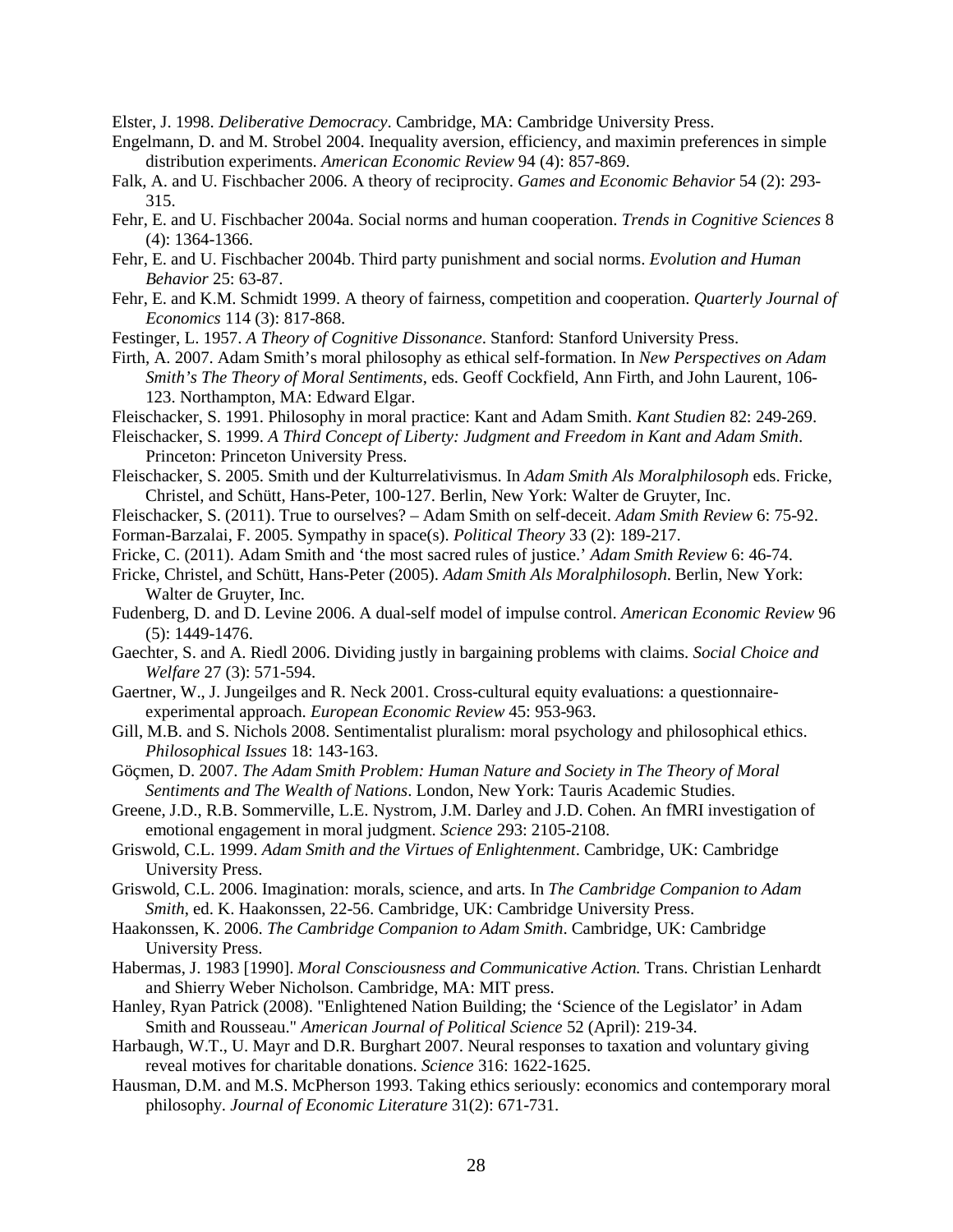- Herne, K. and T. Mård 2008. Three versions of impartiality: an experimental investigation. *Homo Oeconomicus* 25 (1): 27-53.
- Henrich, J., R. Boyd, S. Bowles, C. Camerer, E. Fehr and H. Gintis. 2004. *Foundations of Human Sociality: Economic Experiments and Ethnolgraphic Evidence from Fiften Small-Scale Societies*. Oxford, UK: Oxford University Press.
- Hill, L. 2001. The hidden theology of Adam Smith. *European Journal of the History of Economic Thought* 8 (1): 1-29.
- Huesch, M. and R. Brady 2010. Allowing repeat winners. *Judgment and Decision Making* 5 (5): 374-379.
- Kahneman, D., J.L. Knetsch and R.H. Thaler 1986. Fairness and the assumptions of economics. *Journal of Business* 59: S285-S300.
- Konow, J. 2000. Fair shares: accountability and cognitive dissonance in allocation decisions. *American Economic Review* 90 (4): 1072-92.
- Konow J. 2003. Which is the fairest one of all?: a positive analysis of justice theories. *Journal of Economic Literature* 41(4): 1186-1237.
- Konow, J. 2009a. Is fairness in the eye of the beholder?: An impartial spectator analysis of justice. *Social Choice and Welfare* 33 (1): 101-127.
- Konow, J. 2009b. The moral high ground: an experimental study of spectator impartiality. *EconPapers* http://EconPapers.repec.org/RePEc:prz:mprapa:18558.
- Konow, J. 2010. Mixed feelings: theories of and evidence on giving. *Journal of Public Economics* 94: 279-297.
- Konow, J., T. Saijo and K. Akai 2009. Morals versus mores: experimental evidence on equity and equality. *EconPapers* http://EconPapers.repec.org/RePEc:cla:levarc:122247000000002055.
- Levine, D.K. 1998. Modeling altruism and spitefulness in experiments. *Review of Economic Dynamics* 1 (3): 593-622.
- Nussbaum, M.C. 1990. *Love's Knowledge: Essays on Philosophy and Literature*. New York: Oxford University Press.
- Nussbaum, M.C. and A. Sen, eds. 1993. *The Quality of Life*. New York: Oxford University Press.
- Otteson, J.R. 2002. *Adam Smith's Marketplace of Life*. Cambridge, UK: Cambridge University Press.
- Parrish, J. 2007. *Paradoxes of Political Ethics: From Dirty Hands to the Invisible Hand*. Cambridge, UK; New York: Cambridge University Press.
- Raphael, D. D. 2007. *The Impartial Spectator*. Oxford: Clarendon Press.
- Rasmussen, D.C. 2006. Does 'bettering our condition' really make us better off? Adam Smith on progress and happiness. *American Political Science Review* 100 (3): 309-18.
- Rasmussen, D.C. 2008. Whose impartiality? Which self-interest? Adam Smith on utility, happiness and cultural relativism. *The Adam Smith Review* 4: 247-253.
- Rawls, John (1971). *A Theory of Justice*. Cambridge: Belknap Press of Harvard University Press.
- Rawls, J. 2000. *Lectures on the History of Moral Philosophy*. Cambridge, MA; London: Harvard University Press.
- Redman, D.A. 1993. Adam Smith and Isaac Newton. *Scottish Journal of Political Economy* 40 (2): 210- 230.
- Robbins, L. 1932. *An Essay on the Nature and Significance of Economic Science*. London: Macmillan.
- Schram, A. and G. Charness 2011. Social and moral norms in the laboratory. UCSB manuscript.
- Schokkaert, E., B. Capeau and K. Devooght 2003. Responsibility-sensitive fair compensation in different cultures. *Social Choice and Welfare* 21: 207-242.
- Schwitzgebel, E. 2008. The unreliability of naive introspection. *Philosophical Review* 117 (2): 245-73.
- Sen, Amartya (2009). *The Idea of Justice*. Cambridge: The Belknap Press.
- Smith, Adam. 1759 (1976). *The Theory of Moral Sentiments*. D.D. Raphael and A.L. Macfie (eds), Oxford: Clarendon Press; reprinted in Indianapolis, IN: Liberty Fund (1984).
- Sugden, R. 2002. Beyond sympathy and empathy: Adam Smith's concept of fellow-feeling. *Economics and Philosophy* 18 (1): 63-87.
- Thaler, R.H. and H.M. Shefrin 1981. An economic theory of self-control. *Journal of Political Economy*